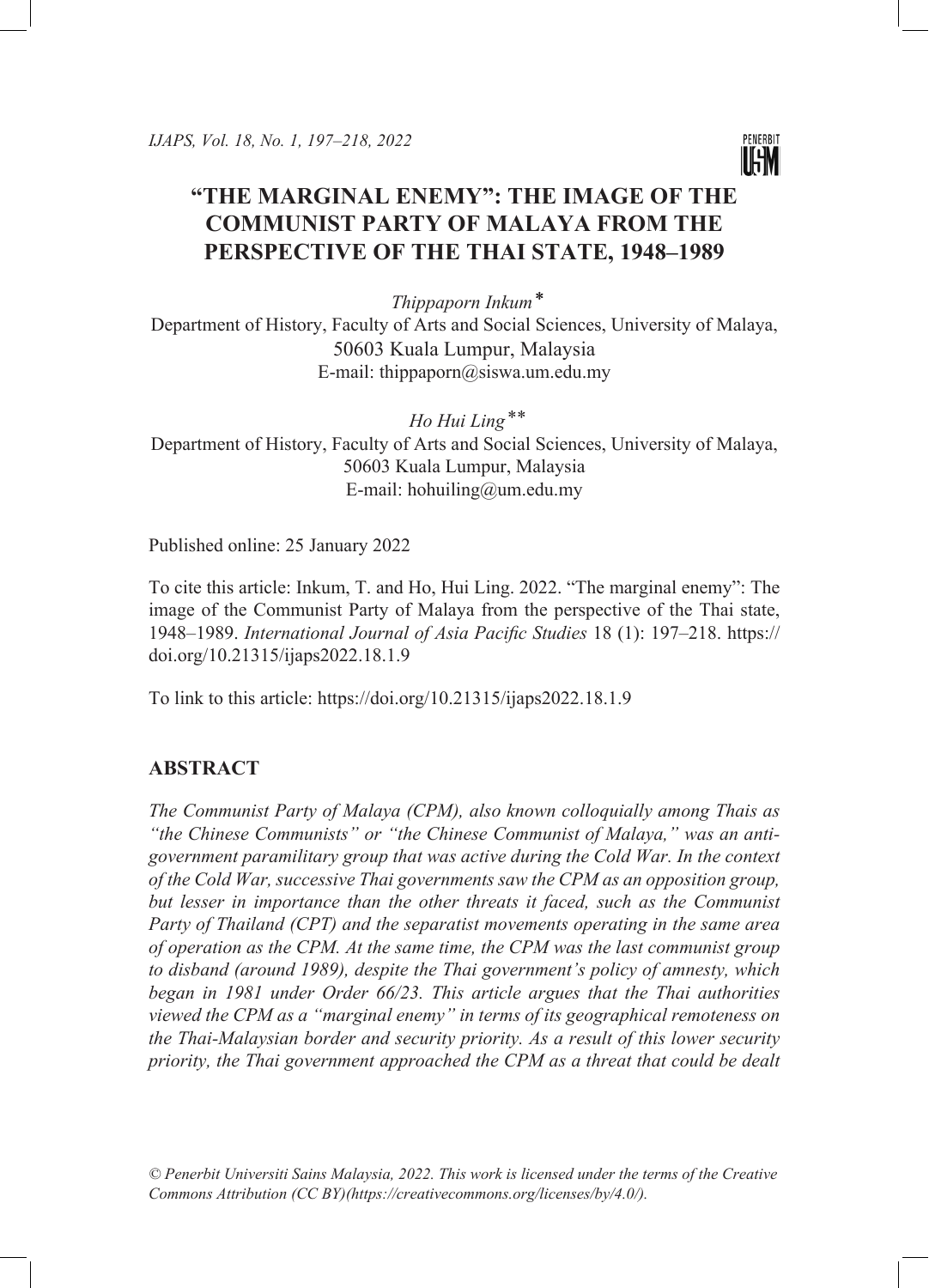with through negotiations and political means rather than military suppression. It was arguably this different perspective that led to the divergent strategies between *the central governments of Thailand and Malaysia vis-à-vis the CPM threat.* 

**Keywords:** Communist Party of Malaya (CPM), the Malayan Emergency, Communist Party of Thailand, Order 66/2523

# **INTRODUCTION**

Communist propaganda first exerted its influence during the reign of King Prajadhipok (Rama VII, r. 1925–1935), when members of the Chinese Communist Party (CCP) and their sympathisers migrated for work in Thailand. From around 1928 onwards, they collaborated with the Vietnamese community in Thailand to push for the liberation of Vietnam from French colonial rule. Although most of the activists were Chinese or Vietnamese, they affected Thailand as the Chinese and Vietnamese communities exercised outsized economic and intellectual influence (Suma 1985: 20–22).

The spread of Communism became an increasing concern as the Cold War intensified. From the Thai perspective, Communism posed a clear danger. Under the second government of Field Marshal Plaek Pibulsongkhram (1948–1957), Thailand aligned itself with the United States. This alignment can clearly be seen in the Thai commitment to dispatch troops to fight in the Korean War. Nevertheless, in the domestic context, Communism continued to exist and even flourish, despite the passage of the Communist Action Act in 1952. The government's most formidable opponent at the time was the Communist Party of Thailand (CPT).<sup>1</sup> However, the CPT was not the only group the state had to contend with. Alongside separatist and bandit groups, the Thai state also had to contend with the Communist Party of Malaya (CPM)<sup>2</sup> on the Thai-Malaysian border.

This paper aims to present the CPM's historical background and the policy response of the Thai government from 1948 to 1989. Despite the Malaysian government's severe suppression of this group and Thai-Malaysian cooperation on this issue, the Thai government never saw the CPM as a serious threat. This difference in threat perception arguably led to divergent approaches between the two nations towards the same insurgent group.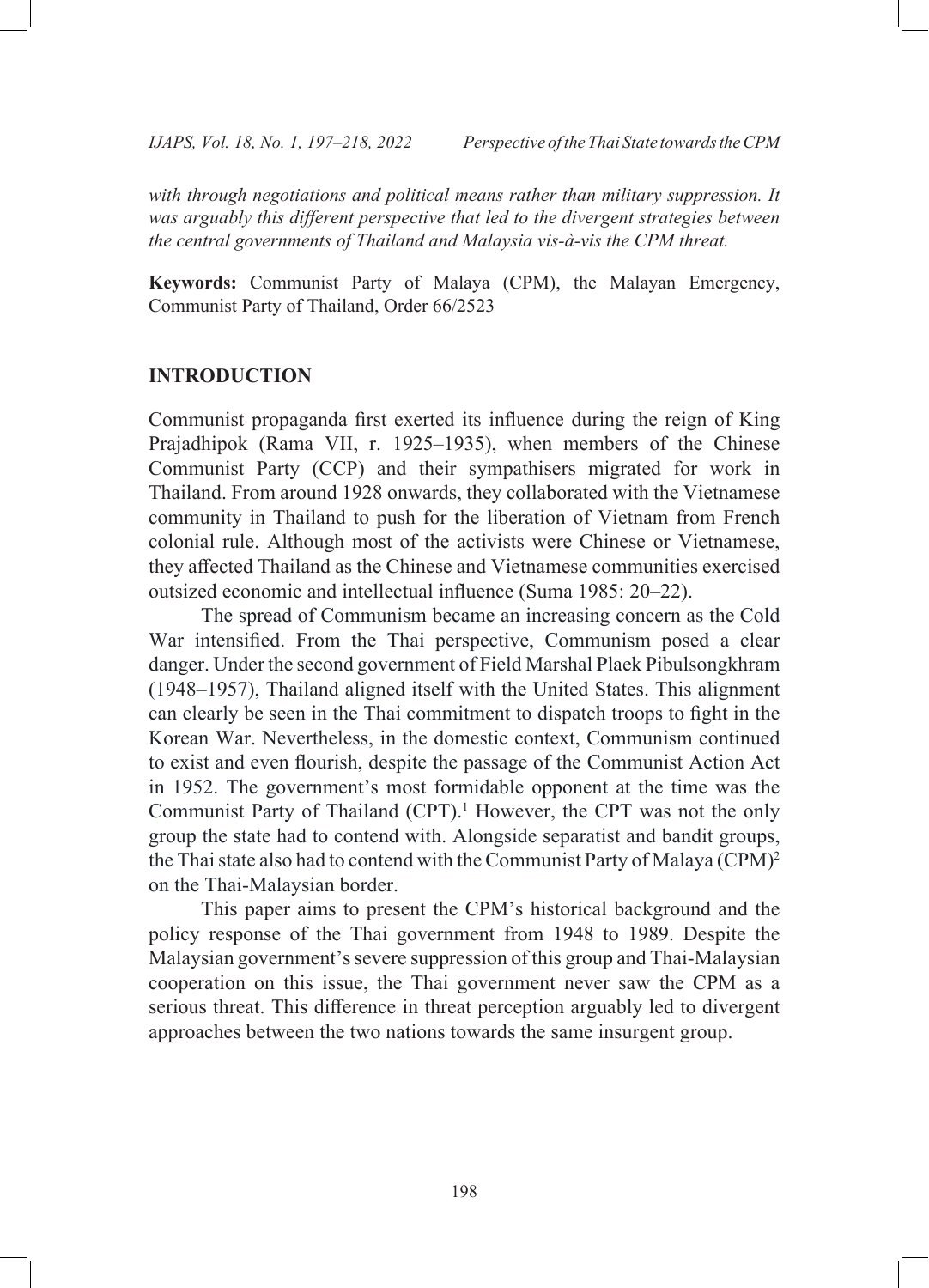# **THE CPM: BEGINNINGS AND OPERATIONS**

Communism in the Malayan peninsula began to spread in the 1920s through the efforts of the Communist Party of China's (CPC) representatives. Subsequently, the CPC became the CCP. The movement concentrated its efforts on Singapore, which had a significant overseas Chinese population. It worked on exploiting the inequality between the Chinese and Malays, especially in terms of occupation, quality of life, and political rights. At the time, most Chinese were dissatisfied with the prevailing situation and felt great resentment against the colonial British government (Sebastian 1991: 275).

In addition to the CCP, the Chinese Nationalists also tried to exert their influence by promoting revolutionary ideals and nationalism among the Chinese-Malays. The Overseas Chinese Association was established to mobilise workers and students. The Nanyang (South Sea) Communist Party initially began as the Nanyang General Labor Union. By 1928, this party had based itself in Singapore. Its mission was to coordinate operations in Malaya, East Asia, South Asia, and act as a contact point for the Indonesian Communist Party operating in the Dutch East Indies (Chin 1995: 21–22).

The Nanyang Communist Party's activities developed slowly, as it was unable to recruit non-Chinese members (Samart 1979: 23). The Great Depression, which began in 1929, changed this situation. The founding of the CPM was announced during the Third Meeting of representatives, held at the Far Eastern Bureau of the Comintern in Shanghai in 1930. The founding of this new party was a tacit recognition of the Malayan communist movement's capacity to oppose Western imperialism, which had been weakened by the economic crisis (Yong 1997: 131–132). Furthermore, the Third Meeting also sought to decentralise revolutionary activities on the Malayan peninsula, although the CPM still came under the direct supervision of the Far Eastern Bureau of the Comintern (Chin 1995: 22).

The sudden purge of the Chinese Communists in Shanghai in 1931 disrupted this line of support (Miller 1954: 23). Consequently, the first phase of the CPM's operations was unsuccessful. The movement revived somewhat during the Japanese occupation of Malaya in World War II. During this period, the CPM became part of the anti-Japanese National Recovery Movement, albeit in collaboration with its pre-war opponent, the British Government. Nevertheless, their involvement in the anti-Japanese resistance enhanced the CPM's popular image (Clutterbuck 1973: 47; Short 2000: 25).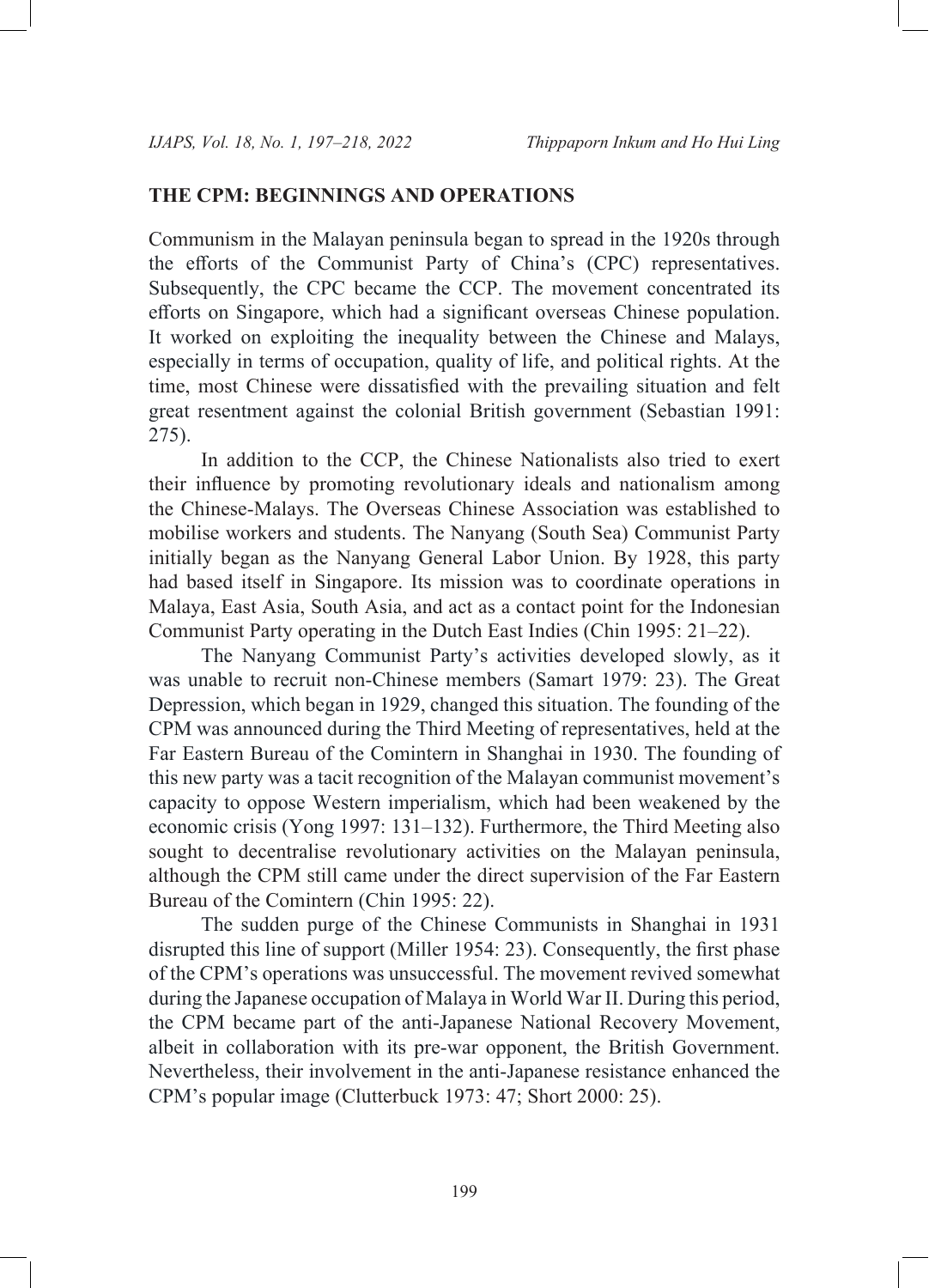Despite their wartime cooperation with the British, the CPM never abandoned its initial objective of overthrowing British colonial rule. Upon Japan's defeat and withdrawal from Malaya in 1945, the British returned to Malaya and monitored all transportation routes to control the CPM's movement. The CPM appeared to have been caught out by the British's expeditious return and exertion of authority and responded with more aggressive tactics than previously, leveraging their wartime experiences.<sup>3</sup> The CPM engaged in a campaign of insurgency and terrorism. Their main targets were the Malayan police and Japanese collaborators (Pye 1956: 71). Finally, the British Malayan Government declared the Malayan Emergency on 18 June 1948, which initially applied only to the central parts of Perak and Western Johor. Subsequently, on 12 July, the Emergency was extended throughout the country (Jittpratoom 1995: 11), indicating the seriousness of the CPM threat.

The British efforts to suppress the CPM met with success, leading to the withdrawal of CPM forces to Thailand. By the end of the Emergency in 1960, almost all CPM members were based in the area around the presentday Thai-Malaysian border in Narathiwat, Songkhla, and Yala Provinces (Rattanachaya 1995: 21). Despite this major setback, the CPM still adhered to their goal of overthrowing the Malayan government and the establishment of the Malayan Democratic Republic (Yodpijit 2000: 5).

Although the CPM's main objective did not pose a direct threat to Thailand, its communist ideology was in opposition to the Thai government's stated policies. In addition, their violent activities against Thai citizens and their property and demands for protection fees and illegal taxes from locals were causes for concern. Arguably the decisive factor that turned the Thai authorities against the CPM was their attempt to collaborate with the CPT, which posed a direct threat to the Thai state (Jittpoosa et al. 1982: 60–62). This attempted cooperation led to the active cooperation between Thailand and Malaya to suppress CPM activities from 1949 onwards.

# **THE THAI STATE AND ITS PERSPECTIVES REGARDING THE CPM**

According to state documents, the Thai government had been involved in the CPM's suppression before its official agreement with the British Malayan Government in 1949 (Nik Mahmud and Yusoff 2002: 124–125). In April 1946, a meeting was held concerning the suppression of Chinese criminals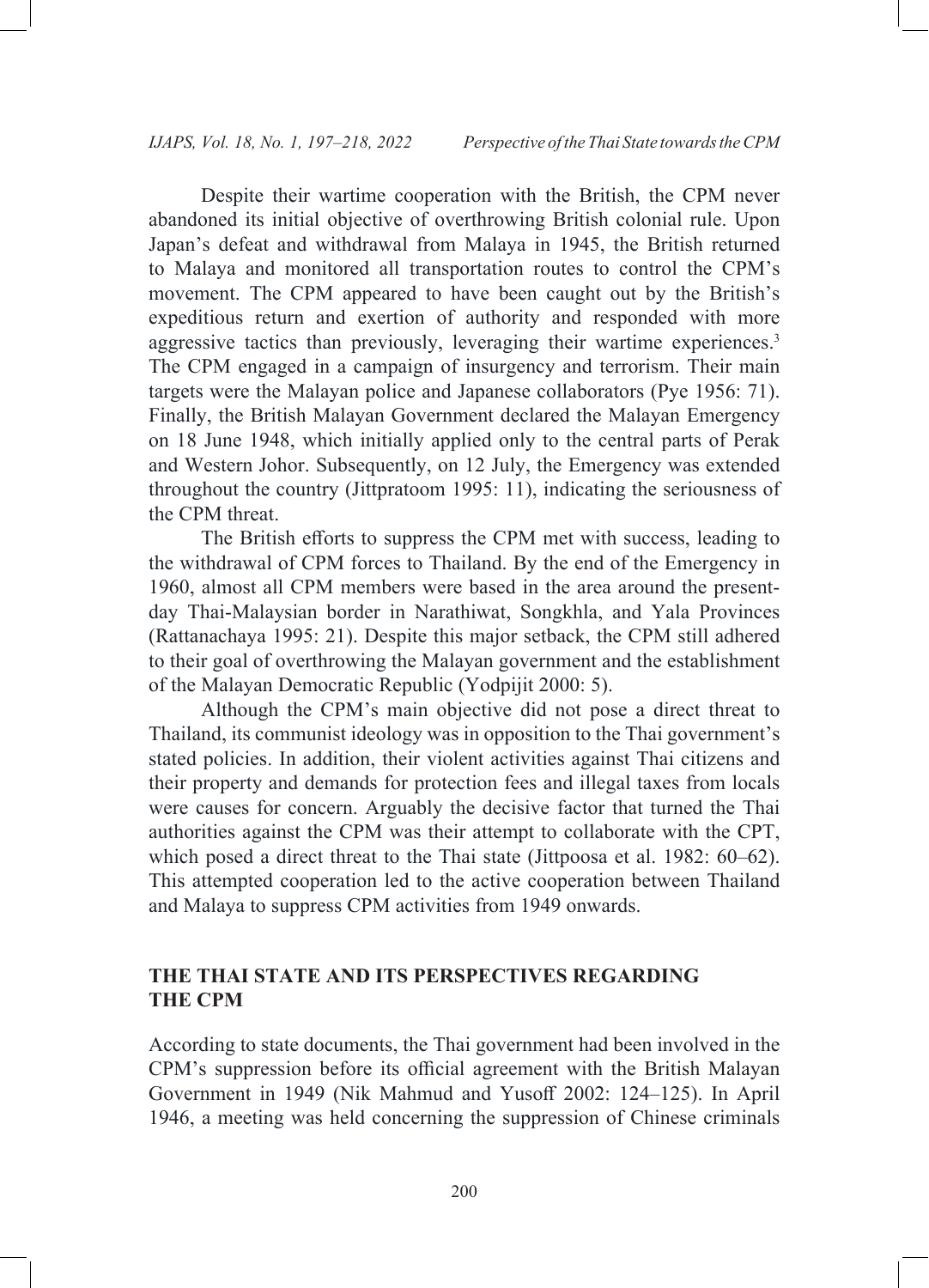in the South. Representatives from the Thai Ministry of Interior, Ministry of Defence, the British Embassy in Bangkok, and the British Army attended the meeting. The Thai Ministry of Foreign Affairs presided over the meeting. According to the minutes, the British had only one company<sup>4</sup> available to assist in a crackdown on the CPM in Thailand. Given its inadequate capacity, the British requested that the 6th Army Division of Thailand<sup>5</sup> be available to provide assistance in the event of an emergency, such as unexpected ambushes. The Thai government acceded to this request as the Thai Ministry of Defence immediately ordered the 6th Division to prepare its personnel to render this assistance, as required (FA 3.6.4/1, 15 April 1946).

Despite this earlier agreement, this cooperation was only recognised by the relevant operational departments. According to a Thai Ministry of Foreign Affairs report dated June 1946, British troops were involved in raids on the dwellings of civil servants, retired government officials, merchants, and people in the Yala municipal area. These raids took place without prior notice to the Thai authorities and caused considerable alarm among the Thais in Yala. These incidents fuelled rumours that the British were attempting to infiltrate the South of Thailand with the aim of occupying and annexing the area. In response, the Thai Ministry of Foreign Affairs held a press conference to clarify the existing agreements vis-à-vis the British cross-border raids (FA 3.6.4/5, 4 June 1946).

Thus, at this early stage, the main cause for concern from the Thai government's perspective appeared to be British overreach rather than the CPM's activities. For the Thai side, the more critical threats were the CPT and separatist movements that were active in the same area. The separatist movements were a direct security threat, as they aimed to force the secession of the majority-Muslim Southern provinces (Yodpijit 2000: 85). Equally, the CPT had been a threat since its founding in 1942. The CPT had extensive operations across most of the Southern provinces (Military Intelligence Unit 1987: 3–5), thereby posing a far greater threat than the CPM, which operated mainly in the Thai-Malaysian border area and were primarily a matter for Malayan concern. In addition, given the geographical remoteness of this area from Bangkok, as well as the Malayan government's successful suppression efforts, the Thai Government had even fewer incentives to take immediate action against the CPM.

Ultimately, the decisive factor that led to the CPM's dissolution was the Order of the Office of the Prime Minister, No. 66/2523.<sup>6</sup> General Prem Tinsulanonda, the prime minister at the time, spearheaded this new anticommunist policy, which was based on persuasion and political negotiations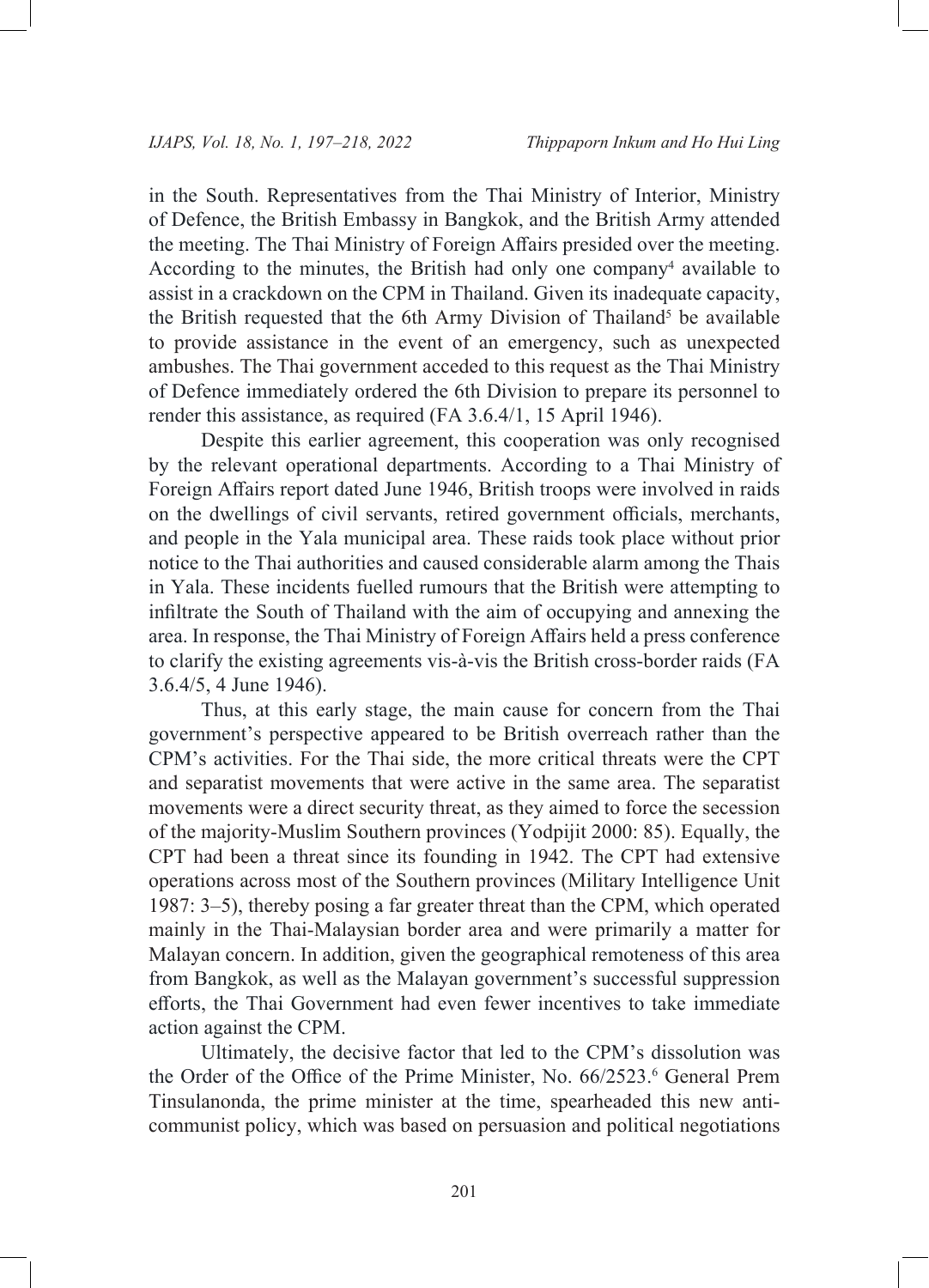rather than solely on violent suppression. This new policy was aimed at winning the hearts and minds of the population and opening a way for the less convinced communists to return to normal society. The new measures did not mean an end to military measures, however. Military suppression still continued in parallel to exert pressure on the insurgent groups to come to negotiations. For example, in 1982, Lieutenant General Han Leelanond, Commander of the 4th Army Area, seized the Nam Khang Tunnels. These tunnel systems had been critical to CPM operations in the area and their capture exerted further pressure on the movement to come to the negotiations. These political efforts running in parallel with military operations were characteristic of the "politics leading the military" doctrine.

In spite of the military pressure, the CPM was the last major insurgent group to surrender to the Thai state. However, this late surrender should not be regarded as a sign of the CPM's unyielding enmity against the Thai state. Indeed, the CPM's policy was to avoid entanglements with the Thai state, as its main focus had always been Malaysia. It was arguably only when its political position became untenable in both Thailand and Malaysia that they were induced to surrender. This surrender took place in 1987, when the CPM's remaining leaders decided to sue for peace with the Thai government. The reports of the Thai government agencies concurred that it was the CPM's weakness that forced it to negotiate. The reasons for this weakness were as follows (Yodpijit 2000: 129–130):

- 1. The split between CPM forces operating in the Thai Southern border provinces and those in Malaya began in 1983. There was an internal conflict between the Chinese Nationalist Party members in Malaysia and Thailand, and a power struggle between the leaders of the party, which critically undermined the CPM's overall unity.
- 2. The lack of a strong mass base of support, especially from Malaysians. Throughout its time, the CPM was unable to build and maintain mass support in both Thailand and Malaysia due to their own unpopular actions, as well as the successful suppression efforts on both sides of the border. In addition, given the abundance of natural resources in its area of operation, CPM members became more interested in pursuing their own economic interests rather than their ideological goals. Thus, they encountered supply and manpower shortages and were unable to carry out more ambitious operations.
- 3. The reduction of financial, material, and ideological support from the CCP. This process began in the 1980s and resulted from China's desire to break its international isolation and prevent Soviet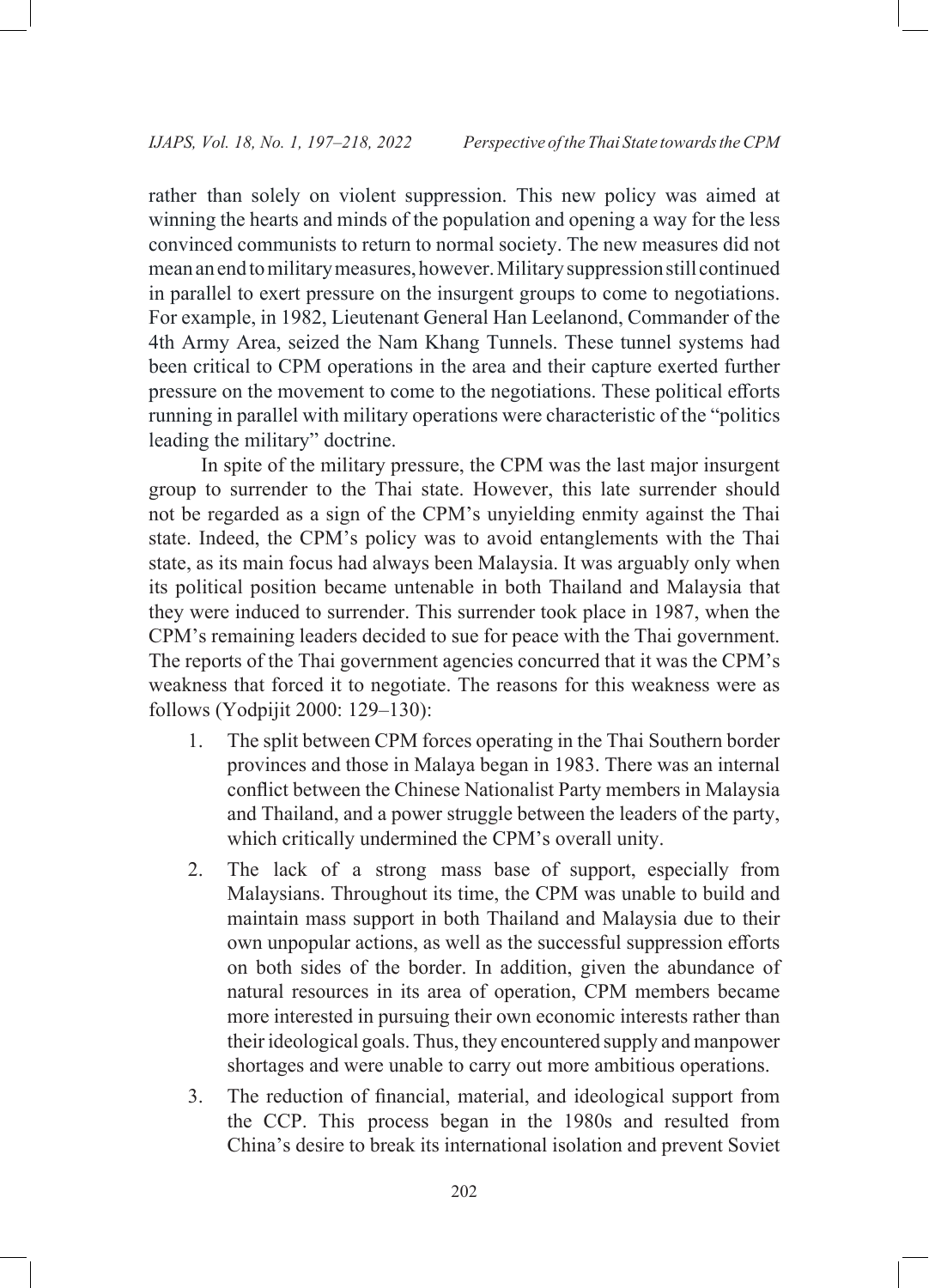encirclement. This policy gained momentum after Mao Zedong's death in 1976. In a departure from Mao's ideological focus, Deng emphasised economic reforms and friendlier relations with Southeast Asian neighbours, which meant cutting support for communist insurgent groups, including the CPM. Indeed, Deng had directly advised Chin Peng to begin peace negotiations with the Malaysian government (Cheah 2012: 45).

- 4. The Soviet Union's economic and political crises in the 1980s also prevented the CPM and others from courting an alternative source of support. Moreover, the superpower's decline discredited communist ideology.
- 5. The success of the new "politics leading the military" doctrine. This policy undermined the CPM's remaining local support base. The efforts of a secret unit that was established on the Thai side to negotiate with the CPM and coordinate with the Malaysian government was also a key factor to the eventual success of negotiations.

The CPM surrendered to Thai authorities on 2 December 1989. The Thai Government acted as the coordinator for the signing of the peace treaty between the CPM and the Malaysian Government. More than 1,000 CPM members agreed to cease their operations on the Thai-Malaysian border if the Thai Government provided them with a place to live and employment (Sebastian 1991: 283). The Thai government's agreement to these conditions led to the disbandment of the CPM's armed forces and their settlement in Thailand. At the same time, the Malaysian government allowed former CPM members, with the exception of their leaders, to return to Malaysia. These negotiations and their success greatly improved Thai-Malaysian bilateral relations and worked in favour of the Thai government's strategy to stabilise the country and make it an economic centre of Southeast Asia (Kunthic 2018: 43).

## **THAI ANTI-CPM OPERATIONS**

A key difference between the Thai and Malaysian suppression efforts against the CPM was the scale of the violence. Since the Malaysian government considered the CPM to be a serious threat to national security, their policy and measures were primarily aimed at the total elimination of the movement (Miller 1954: 205; Purcell 1954: 88; Short 2000: 95–96). In contrast, the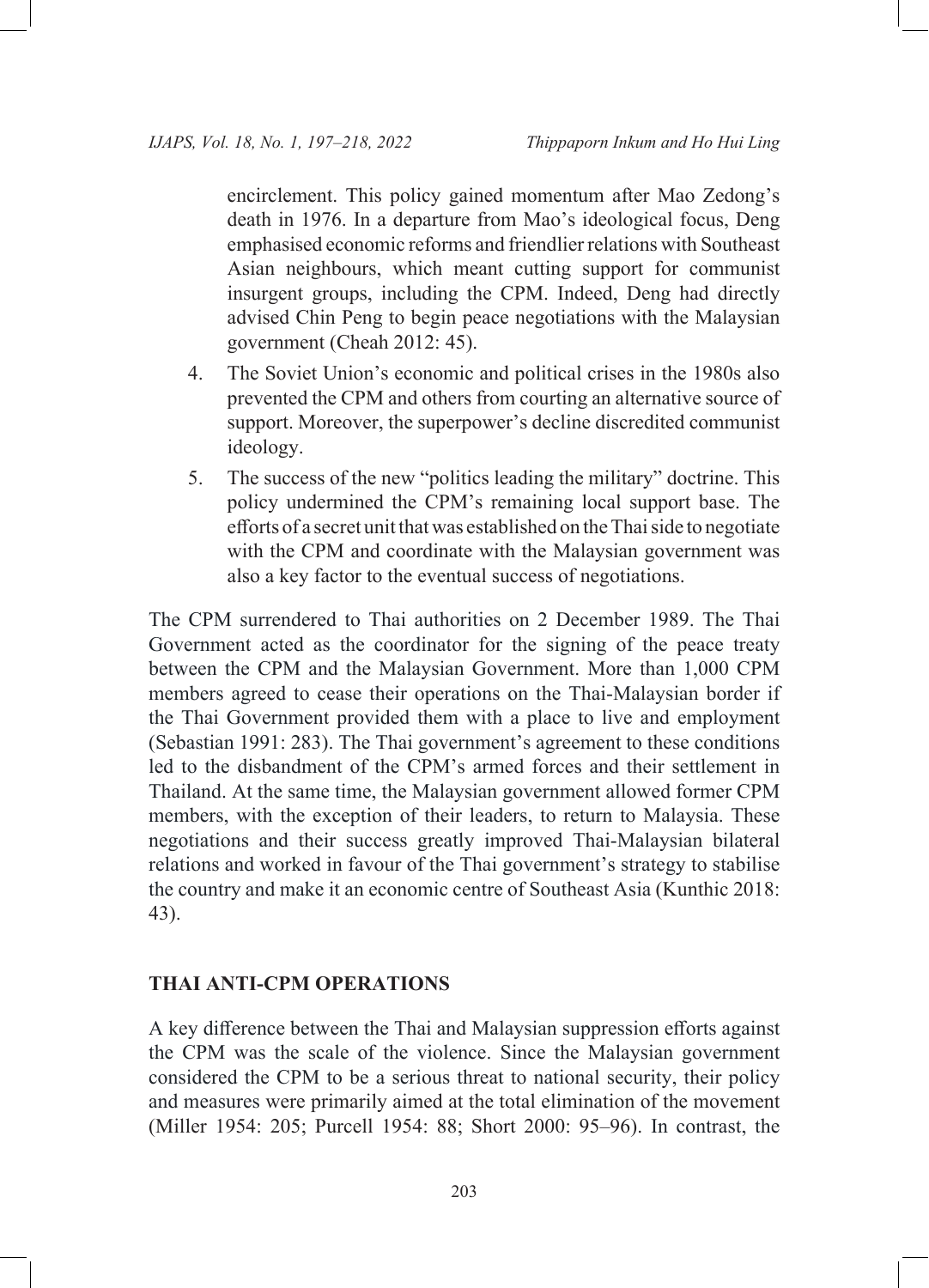Thai government appeared to exercise a lighter touch. This policy is all the more surprising, given the anti-communist nature of successive Thai regimes, from the time of King Vajiravudh (Rama VI, r. 1910–1925) up to the time of the Cold War. Indeed, throughout the Cold War, communists were portrayed as "devils" through propaganda and news. Leftist opponents of the military were routinely suppressed and eliminated as communists. The Thai government, particularly during Field Marshal Pibulsongkhram, Field Marshal Sarit Thanarat, and Field Marshal Thanom Kittikachorn, highlighted their anti-communist policies to court support and financial aid from the United States. In light of this clear anti-communist bent, the Thai government should have been expected to crack down hard on a new communist threat. Yet, the government's prevention and suppression strategy vis-à-vis the CPM underwent a subtle evolution.

#### **Pre-1957 Prevention and Suppression Policy**

Policies and actions during this period began with legal measures to prevent the spread of communist ideology and the rendering of aid to communists. The landmark legislation was the 1933 Anti-Communist Act, which was passed at a time when communist actions were yet to intensify. It was not until Field Marshal Pibulsongkhram's second government that the 1952 Communist Party Act was passed and enforced. This legislation was a direct measure aimed at suppressing communism (Suma 1985: 94–95). Furthermore, the Printing Act was passed to punish those who supported and published communist literature. Anti-communist committees and agencies were also established, such as the Volunteer Guard Division and the Border Patrol Police. This anti-communist trend was also reflected in Thai foreign policy. Thailand aligned itself firmly with the anti-Communist West (Phuengkanthai 1978: 377–398). For instance, Thailand actively collaborated with the United States by deploying troops and providing supplies for the Korean War and Vietnam War. While Thailand was a member of the International Labour Organisation, the state attempted to prevent communist infiltration of domestic labour movements by establishing the Thai Labour Association, which operated branches in the provinces. The Thai authorities also closely monitored these activities (MI 0201.2.1.57/6, 15 September 1952). Yet, these measures appeared to be largely targeted at the CPT, rather than the CPM.

Although the CPM would come to re-establish itself in the Thai-Malaysian border area, this had never been its original intention. In an interview, Chin Peng stated that: "...at that time we did not even think of using the South of Thailand" (Chin and Hack 2004: 151). The CPM's original plan from 1948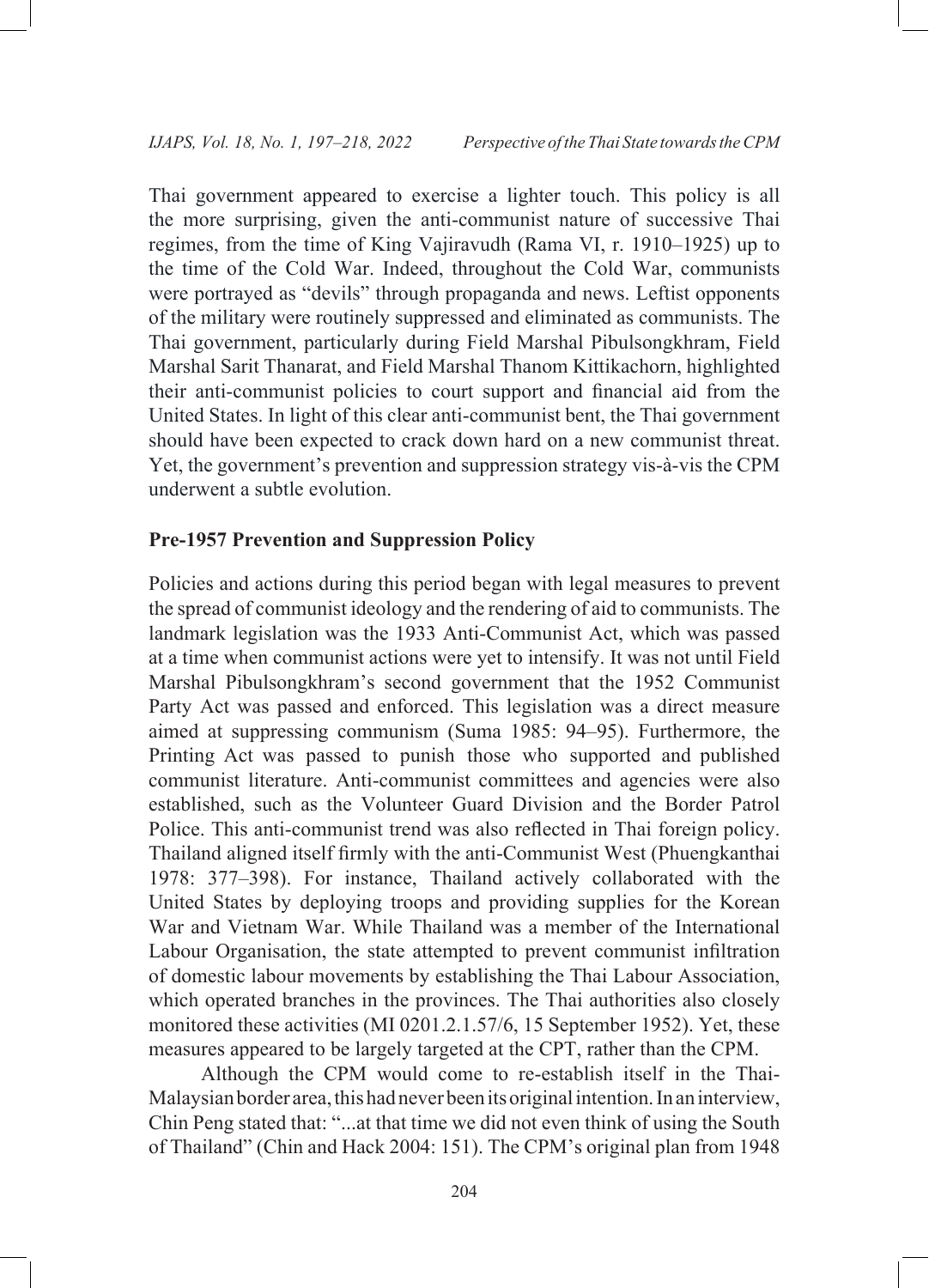to 1952 was to establish their headquarters in the North-eastern jungles of North Kelantan and South Pahang. However, British suppression efforts in the 1950s resulted in the exodus of rural Chinese to new villages (*kampung baharu*), which denied supplies to the CPM. Additional soft measures by the British further prevented recruitment. Thus, the CPM eventually decided to use the area of Betong District, Yala Province, in Thailand, as their main base from 1953 onwards (Hack 2008/2017: 198–199, 208).

In the first phase of the conflict, the CPM's operations in Southern Thailand had yet to have a noticeable impact on Thai national security although they were being monitored. According to a 1954 Ministry of Interior report, the CPM was not only active in the jungle, but had also infiltrated the rubber plantations. The report also suspected the Chinese working in the tin mines, factories, and markets of involvement with the CPM, either voluntarily or under duress. In response, the Ministry of Interior formulated a plan to deal with the CPM, which can be summarised as follow (MI 0201.2.1.57/12, 12 January 1954):

- 1. In the area covered by the State of Emergency, Chinese residents have to declare their names, occupations, and identification numbers to the district chief officer, the chief of police, or the appointed officers in that locality.
- 2. Administrative and police officers were to jointly monitor the Chinese under paragraph (1) to verify the accuracy of the submitted information. The officers temporarily kept the original identification documents, while their holders were issued copies. If Chinese residents wished to travel or reside elsewhere, they must obtain permission from the local administrative officers or the police.
- 3. Movement of Chinese residents and other suspect individuals in the area where the Emergency was declared were to be restricted to their area of residence to prevent terrorist movements.

Although the Ministry of Interior had been monitoring the CPM and its activities, this new suppression effort was arguably a result of the Thai government's agreement with its Malayan counterpart, as well as the CPM's activities, which were beginning to cause local alarm. These activities effectively pushed the Thai authorities to see the CPM as a problem that had to be dealt with in common with their Malayan counterparts. However, at this stage, the CPM remained more of a concern for the Malayan side rather than the Thai side (The News Division of Civil-Police-Military 43 Forces 1982:  $17–18$ ).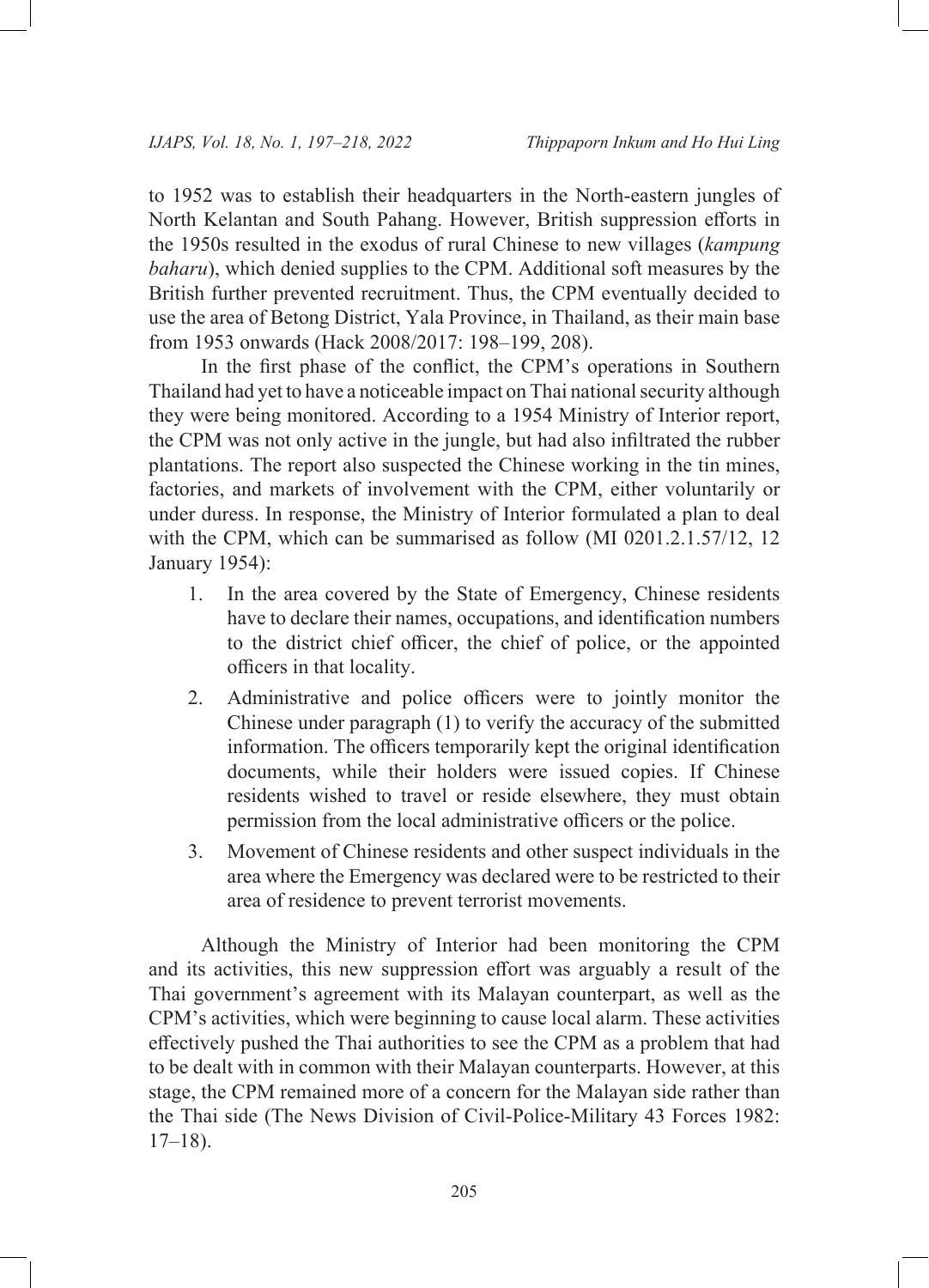# **Prevention and Suppression Policy, 1957–1980**

In the latter part of 1957, the Thai political situation became highly turbulent. The year saw a coup, the abolition of another constitution, and the dissolution of parliament. These events led to the establishment of a military dictatorship under Field Marshal Sarit Thanarat who became prime minister in 1959. Under Field Marshal Sarit, political parties, political gatherings of more than five persons, and vocal opponents of the military were systematically banned and eliminated. These measures were enabled by Article 17 of the 1959 Constitution, which provided for the following:

During the period of this constitution's implementation, in the event that the prime minister sees the necessity of curbing or suppressing acts that undermine the kingdom's security, acts that disturb or threaten the peace whether they originate domestically or externally, the prime minister has the authority to issue orders or take actions through a Cabinet resolution. Such orders or acts have legal legitimacy.

When the prime minister orders or commits any of the acts referred to in the preceding paragraph, the prime minister shall inform the Parliament (Sopee 2017).

The application of Article 17 allowed the Sarit regime to maintain its power and enforce an uneasy political stability, albeit with the terminal decline of Leftist ideology in Thai political discourse.

At that time, existing communist suppression measures had already met with success. However, under Field Marshal Sarit, these measures involved more agencies and were much more systematic. Multiple agencies were now involved in tracking the communist movement, such as the Department of Central Intelligence, the Armed Forces Security Centre (AFSC), the National Intelligence Cooperation Centre, and the Directorate of Operations (Suma 1985: 99). From 1963 onwards, the main organisation in charge was the National Security Command, which focused on prevention rather than suppression. The Thai government also used psychological operations to prevent people from joining the communist movement and preferred to employ suppression measures as the last resort (Chayanam 2017: 125).

Field Marshal Sarit's successor, Field Marshal Thanom Kittikachorn, continued his predecessor's anti-communist policies. Notably, this period saw a new agreement between Thailand and Malaysia. Signed on 13 March 1965 and amended twice (on 7 March 1970 and 4 March 1977), the agreement established the General Border Committee (GBC) and the Thai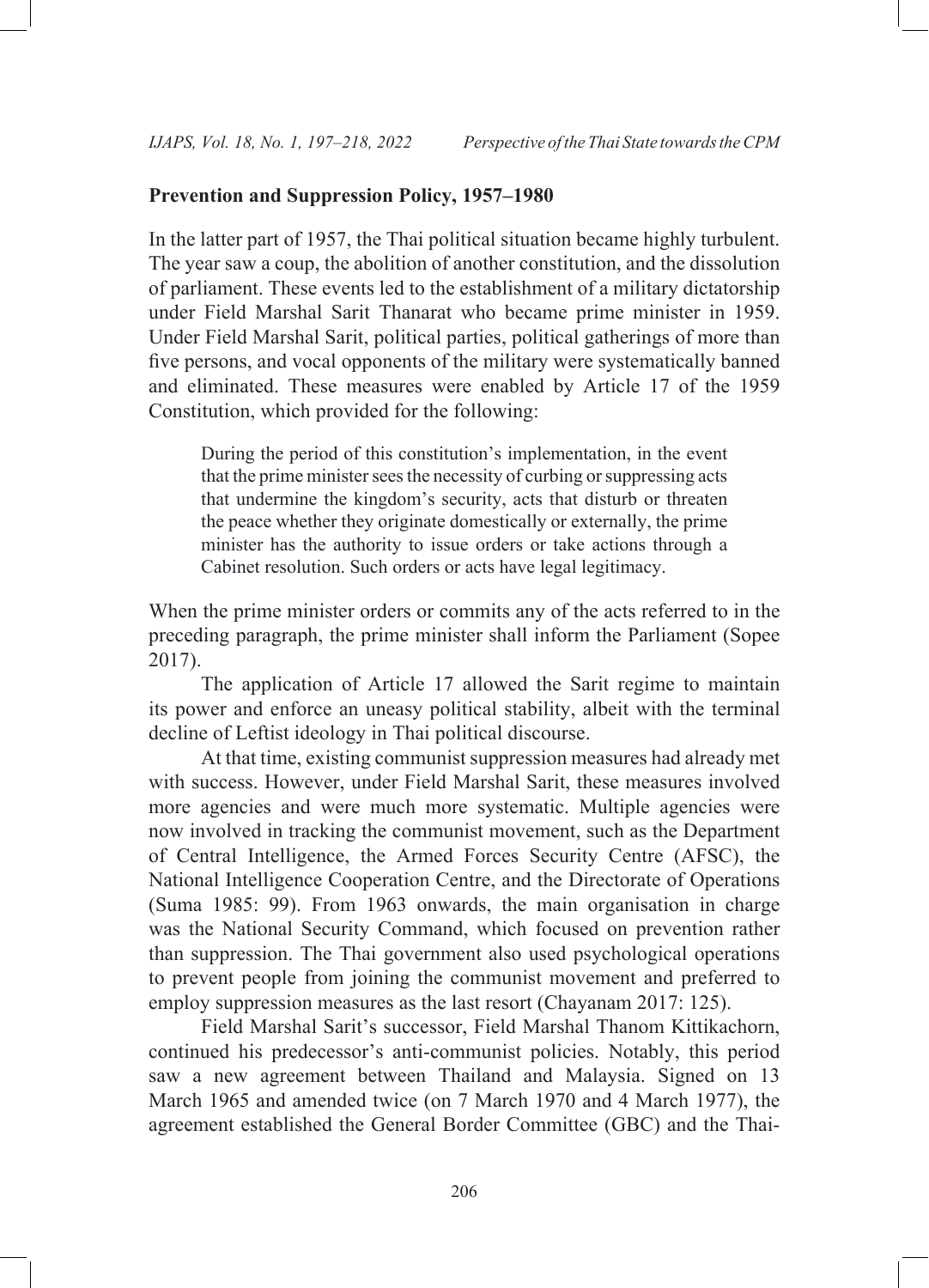Malaysian Regional Border Committee (RBC). The main objective of the agreement was to establish effective measures to counter and eliminate the communist insurgency along the Thai-Malaysian border. However, the Malaysian government considered separatist groups to be beyond the remit of the agreement (Chayanam 2017: 126). The exclusion of these groups from the agreement reflects the Malaysian understanding of the complexity of the situation on the Thai side of the border.

By 1972, a group calling itself the "Southern Patriotic Federation" had spread throughout the Southern border provinces. Headquartered in Songkhla, this group came under the Thai authorities' close surveillance. The Federation had three objectives: (1) Prevent the separation of the Southern provinces, (2) Elimination of corrupt authorities and officials who abused their power, and (3) Take action against the CPM members and Chin Peng (FA (2) 18.2.2/3, 23 February 1972). Although the movement explicitly targeted the CPM, it was not their focus. This group distributed Yawi leaflets to local police stations in Surat Thani, Narathiwat, and Yala Provinces, warning and intimidating police officers to stop abusing the people. Thus, the underground movement was constituted from disgruntled Muslims who were dissatisfied with the exploitation by corrupt state officials, as well as the CPM's actions. The existence of this and other groups indicate the complexity of the operating environment in the Southern border area.

In the late 1970s, the Thai security situation had undergone changes, with a greater distance from the United States and a new focus on strengthening relations with neighbouring countries, as well as the People's Republic of China. Despite the overtures to communist nations, the Thai government remained gravely concerned with the continuing expansion of communist operations. This concern was especially seen during the short tenure of Prime Minister Thanin Kraivichien (1976–1977). During this period, Thailand renewed its old focus on the alliance with the United States and radical anticommunism (Chulasiriwong 1993: 128–135), since by this time communist forces had conquered Indochina and posed a direct risk to Thailand.

With regard to communist suppression efforts, the new security atmosphere led to the renewed focus on military operations and search and destroy actions. The success of these operations was measured in terms of body count, in accordance with the contemporary American practice (Bamrungsuk 1998: 36). Controlled areas were also used to prevent communist operations (Rakdee 2004: 54–55). The Thai government also employed additional mechanisms to deal with the CPM, such as exchanging information with Malaysia and using the GBC and RBC to coordinate activities which led to the destruction of targets in the border area (Rakdee 2004: 99–100).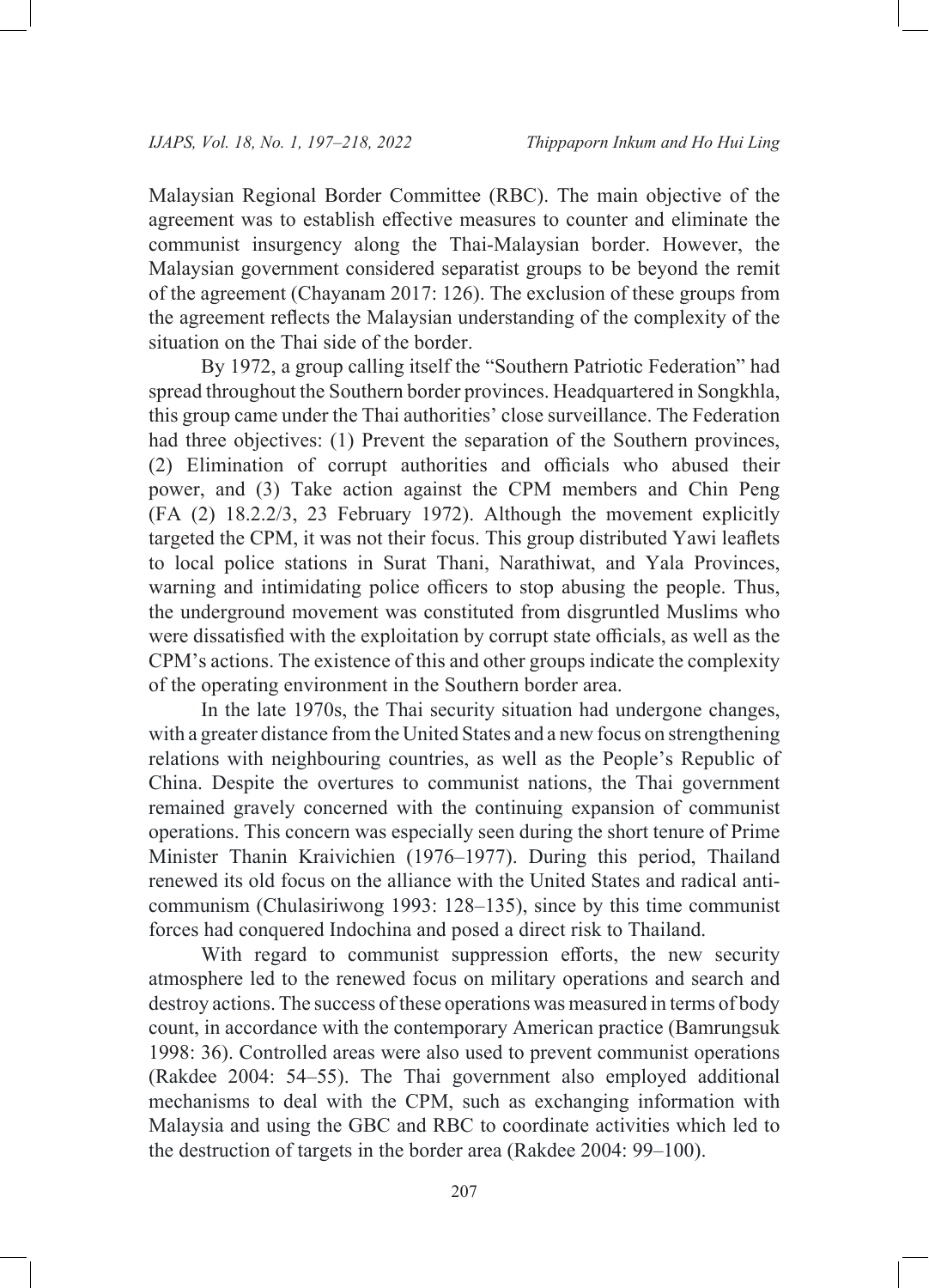# **Prevention and Suppression Policy in the 1980s**

The radical and violent approach evolved again in the 1980s under General Prem Tinsulanonda's administration. General Prem Tinsulanonda used a peaceful approach in parallel with military measures. This new approach was expressed in the Order of the Office of the Prime Minister, No. 66/2523 (also known as Order 66/23). The order called for the treatment of communists as misguided people, who should be given the chance to repent, rather than as enemy combatants who had to be eliminated. "Politics should lead the military", i.e., persuasion should be used to sway people in the communists' target area to support the government. Alongside political persuasion would be measures to develop the economy, society, education, and public health. For those who remained intransigent, military force remained an option (Yodpijit 2000: 109–110).

General Prem Tinsulanonda recognised that communism could be suppressed by force but at the cost of many lives and much treasure. This fact is reflected in the cost of the Malayan Emergency. Although the effort was ultimately successful, the costs were immense, running to USD 90 million in 1953 alone. Moreover, an average of 18 police officers and soldiers had to be deployed to suppress one CPM insurgent (Hanrahan 1971: 130–131). More than 4,000 officials lost their lives in the course of the Emergency (Barber 1973/1973: 420–421). Thus, while military solutions could lead to success, it would only come at great cost. There was also the chance that the investment may not succeed at all, as demonstrated by the disastrous Vietnam War. Thus, a less costly solution was sought. General Prem Tinsulanonda drew on his experiences as the 2nd Army Area Commander (1974–1977) in the Northeast, where his political overtures to the CPT had met with success, to formulate a possible national political solution.

In addition to enforcing Order 66/23 at the national level, the regions had some leeway to express their own variation of this policy in accordance with the conditions on the ground. This leeway was especially important for the Southern border provinces that had their own distinctive identity. The 4th Army Area established a "Peaceful South" policy, based on the close cooperation and mutual understanding between government officers and the local people. The main objective of the policy was to create security, which would facilitate the success of other measures. In addition, a secure Thai-Malaysian border would be key to the economic restoration of border provinces and the improvement of bilateral relations (Rakdee 2004: 61).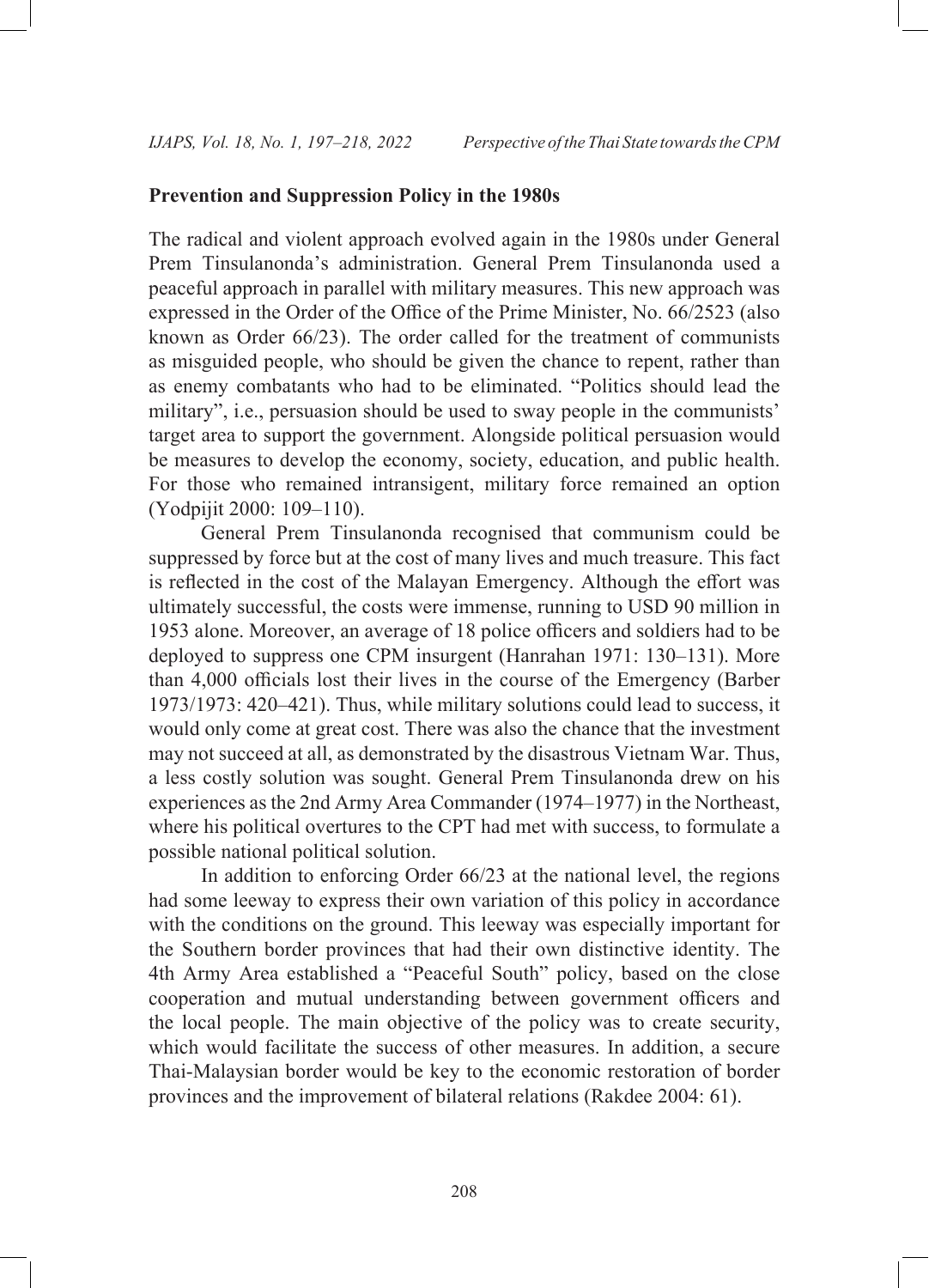The 4th Army Area also had its own "ten commandments" for its troops, as follows:

- 1. Continue to exert military pressure,
- 2. Do not focus on holding CPM bases,
- 3. Control the flow of consumer goods,
- 4. Conduct population surveys and census,
- 5. Inspect vehicles entering the controlled area,
- 6. Protect the people and resources in the controlled area,
- 7. Visit the people at the border area,
- 8. Send local delegates to conduct negotiations,
- 9. Call for the CPM's immediate surrender, and
- 10. Follow Order 66/2523.

The main priority was placed on the second and seventh provisions. The second provision meant that the authorities would focus on the destruction rather than seizure of CPM bases, thereby denying them shelter and supplies. The seventh provision obligated officers to visit and provide explanations for the local people to prevent misunderstandings. At the same time, they are also to communicate with the CPM by disseminating Thai, Chinese, and Yawilanguage leaflets to persuade them to leave the movement. The Thai authorities also emphasised that former CPM members could remain in Thailand, if they wished, rather than be deported to Malaysia (Rakdee 2004: 62).

The key provision under Order 66/23 provided for the rehabilitation of former communists who had surrendered and were not the subject of criminal convictions. The rehabilitation project was known as the "Thai National Developer Project". The 4th Army Area estimated that almost 700 former CPM members availed of this provision. The Thai government established five "Piyamitra" villages and four "Rattanakitti" villages on the borders of Yala, Narathiwat, and Songkhla Provinces for former members of the CPM to resettle in Thailand. Subsequently, the name of Rattanakitti villages were changed to "Chulabhorn" villages in honour of Her Royal Highness Princess Chulabhorn Krom Phra Srisavangavadhana, who also took these villages under her Royal Patronage. In 1997, the oversight of these villages was passed to the Provincial Governor (Rakdee 2004: 64).

This peaceful approach permanently solved the CPM issue and brought additional security benefits to Thailand, including the resolution of numerous other economic, social, psychological, political, and military issues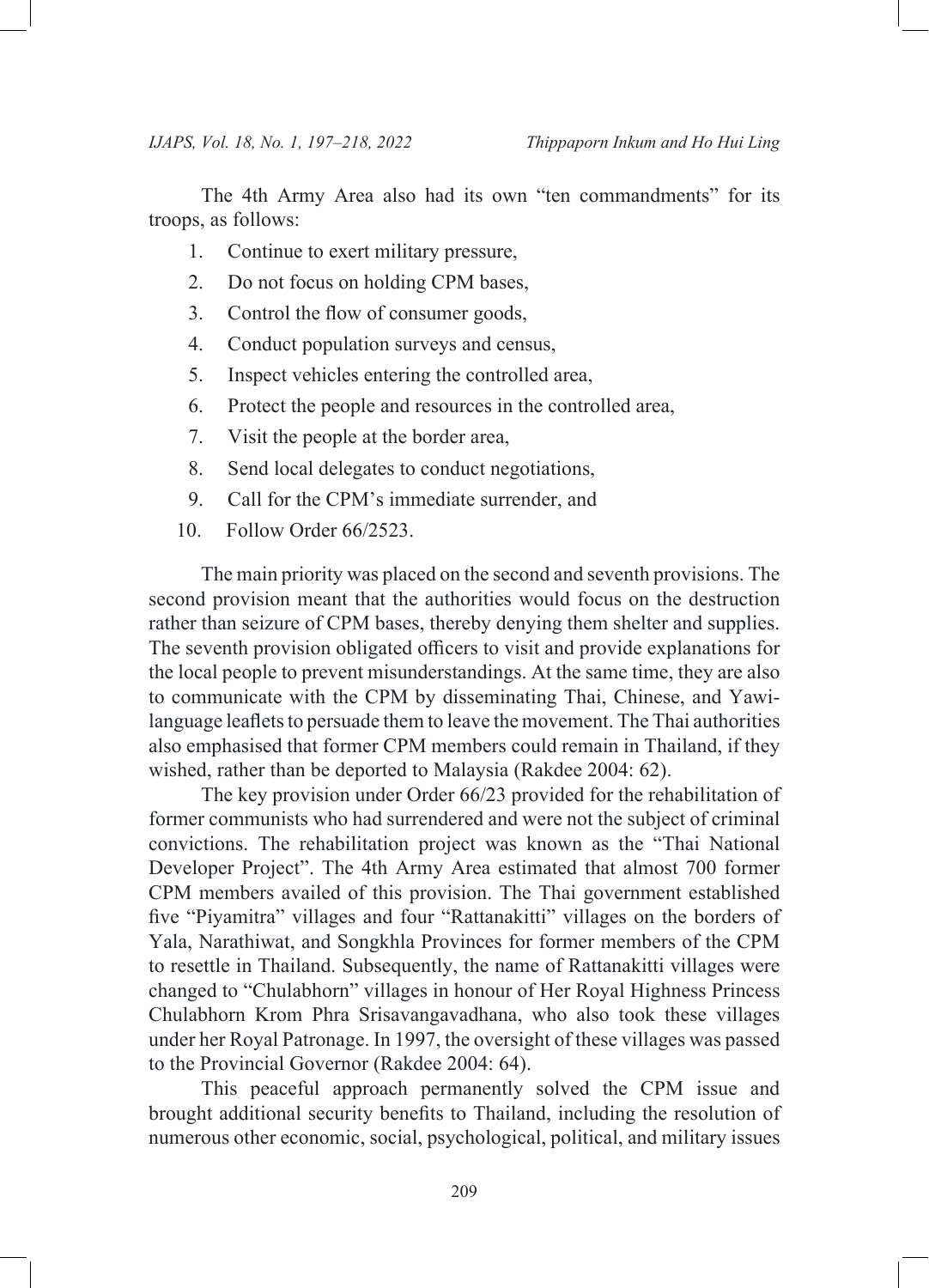in the Southern border provinces. This policy also improved Thai-Malaysia relations, as reflected in the increases in cross-border military cooperation, as well as economic, social, and cultural exchanges. Examples include cooperation on cross-border jetties and car ferries, lighthouses, cultural exchange programmes, and exchange visits of government officers and sports teams (Yodpijit 2000: 138–140).

## **THE CPM'S "MARGINAL ENEMY" IMAGE**

From the Malaysian perspective, the CPM's operations had a great impact on internal peace and security. Thus, the Malaysian government deployed all measures to suppress the CPM and its activities. However, the movement's withdrawal to Thailand prevented its total elimination, although it still posed an existential danger to the Malay state. At the same time, the Thais did not see the CPM as an urgent danger despite its communist nature, but more of a "marginal enemy" due to its location in the geographic and political periphery. Thus, the issue of the CPM became a matter for bilateral negotiations between Thailand and Malaysia.

In this article, the meaning of "margin" in the context of political sciences is defined as a group of people existing far from the centre of power in both the geographic and social sense. The "marginalised" people were often geographically displaced from their homeland as a result of natural, economic, political, and social phenomena (Vajanasara 2012: 17–36). According to this definition, the CPM was arguably a "marginal enemy" to the Thai state, due to the following reasons:

#### **The CPM's Goal**

According to its 1932 statement, the CPM originally intended to "...eliminate all British imperialism out of Malaya and overthrow the power of the sultan, landowner, and the representatives of foreign companies..." (Cheah 1992: 104–110). Their ultimate goal was to establish the "Malayan Democratic Republic" (Jittpoosa et al. 1982: 75). Subsequently, even though the British succeeded in forcing their withdrawal to Thailand, the CPM still focused their efforts on Malaysia. The CPM's training programme and campaign reflects the adherence to this goal. In 1964–1965, CPM members were trained and returned to conduct underground work in Malaysia. Two years later, the CPM mobilised their forces and propaganda to infiltrate labour unions and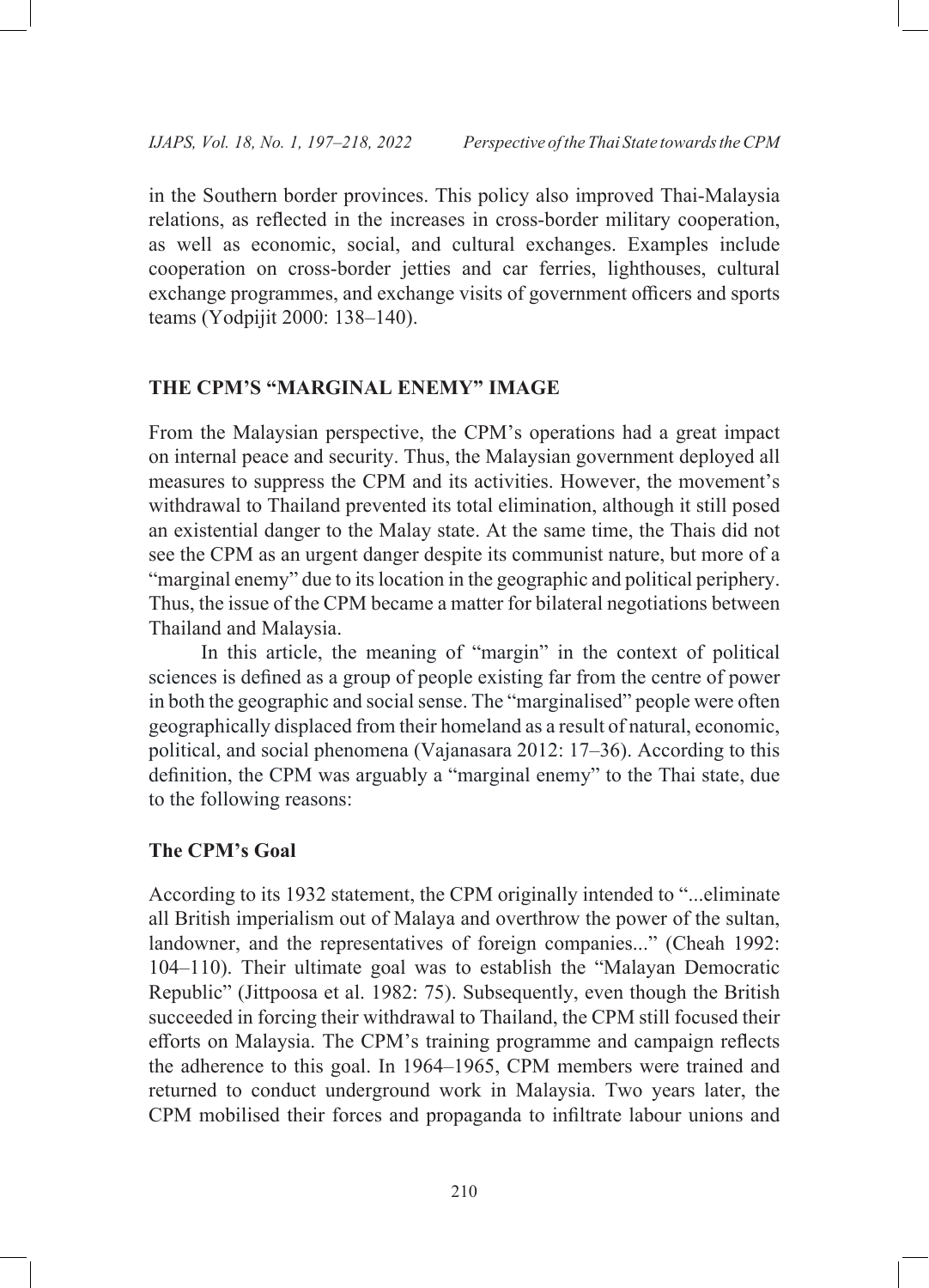political parties especially in Penang, Kedah, and Perak (Rattanachaya 1996: 22). In 1975, a number of high-ranking police officers and 500 soldiers were assassinated in Kuala Lumpur and Ipoh in just four months (Clutterbuck 1984: 284).

The CPM's official non-hostile stance to Thailand was confirmed in leaflets that were distributed throughout the border area. These leaflets were addressed to the general public, military, and civil servants, stating that the movement wished only to purchase food and supplies from the local markets. They also stated that they had no desire to fight with the Thai authorities. If Thai patrols kept their distance from their jungle bases, the CPM would not create any disturbance. This tacit agreement seemed to have held, as the Thai authorities also had no desire to intervene forcefully in the South (Chin Peng 2014: 546–547). This condition corresponded to subsequent statements by Chin Peng:

… the government in Bangkok was not strict on the control over the four Southern provinces as long as we were far away and did not cause chaos. The police and the Siamese army would not interfere with us if they did not meet us. It meant there was reciprocity. During that time, there were bandits operating around the Southern border provinces and we got rid of them in Sadao. This was a great way to reduce the unrest for the local police and to restore order. Overall, they welcomed us at the time (Chin Peng 2014: 407).

From the above information, even though the CPM infringed on Thailand's sovereignty, they did not pose a direct threat to national security as much as the CPT and other insurgent groups. Moreover, due to the geographical remoteness of the area, full-scale confrontations were rare, decreasing the urgency for the Thai government to suppress the CPM.

#### **The Exigency of CPM Suppression for the Thai Government**

In Thailand, the major organisations that oversaw anti-communist policy implementation and military action in the South were the Internal Security Operations Command (ISOC) and the Army Operations Centre (AOC). 7 Throughout the Cold War, the primary target for these organisations was always the CPT. The CPM came last. As General Han Leelanond, the former commander of the 4th Army Area stated: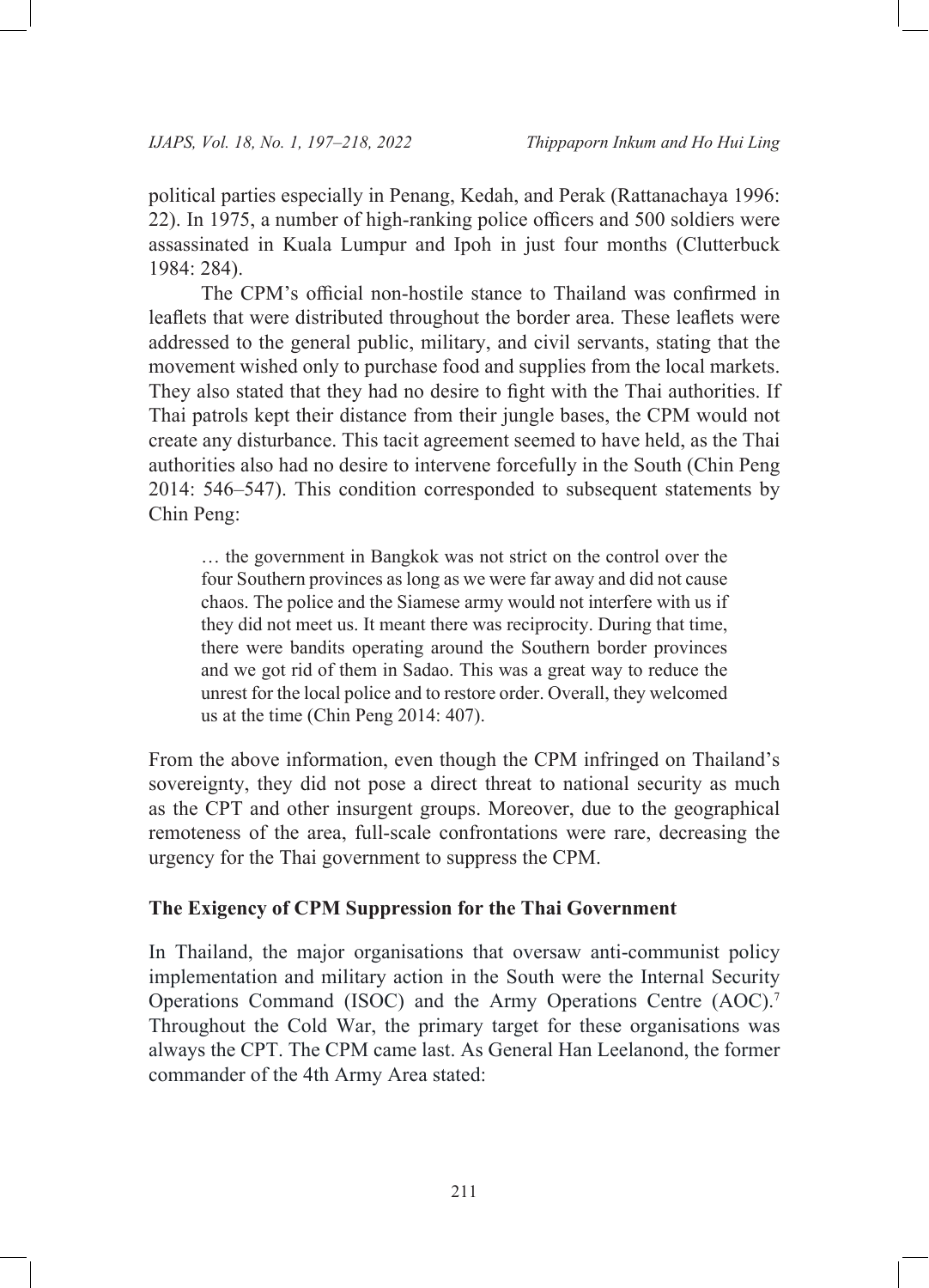The CPT in the Southern area were very good at fighting; they had been trained in Beijing, Vietnam, and Russia. They fought well until Russia had their conflict with China and the fighting in the Northeast and North declined. After the battle in the Northeast was done, there was no more bloodshed and gunfire. Only the communists in the South remained. After assuming command, we announced the 'Peaceful South' policy…to cope with the CPT first. Once they were finished, we turned to the other insurgency movements, and then the CPM… internal security was the most important issue (Rakdee 2004: 81).

In addition, Lieutenant General Visit Artkhumwong (his rank at that time), the 4th Army Area Commander from 1 October 1983 to 30 September 1986, stated in a radio interview on 8 November 1986 that: "In the past, the danger from communist terrorists and the insurgency were at a very high level. We could not devote ourselves to the struggle against the CPM. But later, we were able to reduce threat from the communist terrorists and the insurgency movements. We then turned our efforts to solve the CPM problem" (Rakdee 2004: 82). This and other statements reflected the low priority of the CPM in the Thai security community.

The difference in priority was also a consequence of the differences in Thai and Malaysian policy. For the Thai government the CPM was always seen as a local-level problem. Thus, the central government placed the onus on local police forces to coordinate and suppress the CPM. In 1967, the Royal Thai Embassy in Kuala Lumpur reported the outcome of a meeting between General Tunku Osman, Chief of the Malaysian Defence Forces (1964– 1969), and the Thai ambassador. During the meeting, General Tunku Osman expressed his great concern about the CPM and its activities. Subsequently, he addressed his concerns to General Praphas Charusathien, then the Deputy Prime Minister and Commander-in-Chief of the Royal Thai Army, that the Thai government should urgently deploy its military forces against the CPM due to their effective supply lines and strategy. The general warned that Thailand should commit to this effort as soon as possible or the situation may evolve to be as serious as that in Vietnam. However, the Malaysian government received no positive response on this issue from its Thai counterpart (FA (2) 18.2.3/1, 17 October 1967).

Arguably, the Malaysian government saw the CPM and its suppression as a national priority, especially as the CPM continued its violent activities against Malaysian interests. In response, the Malaysian authorities implemented draconian measures to respond to "…the threat of the CPM, by taking violent measures, and strengthening cooperation with neighbouring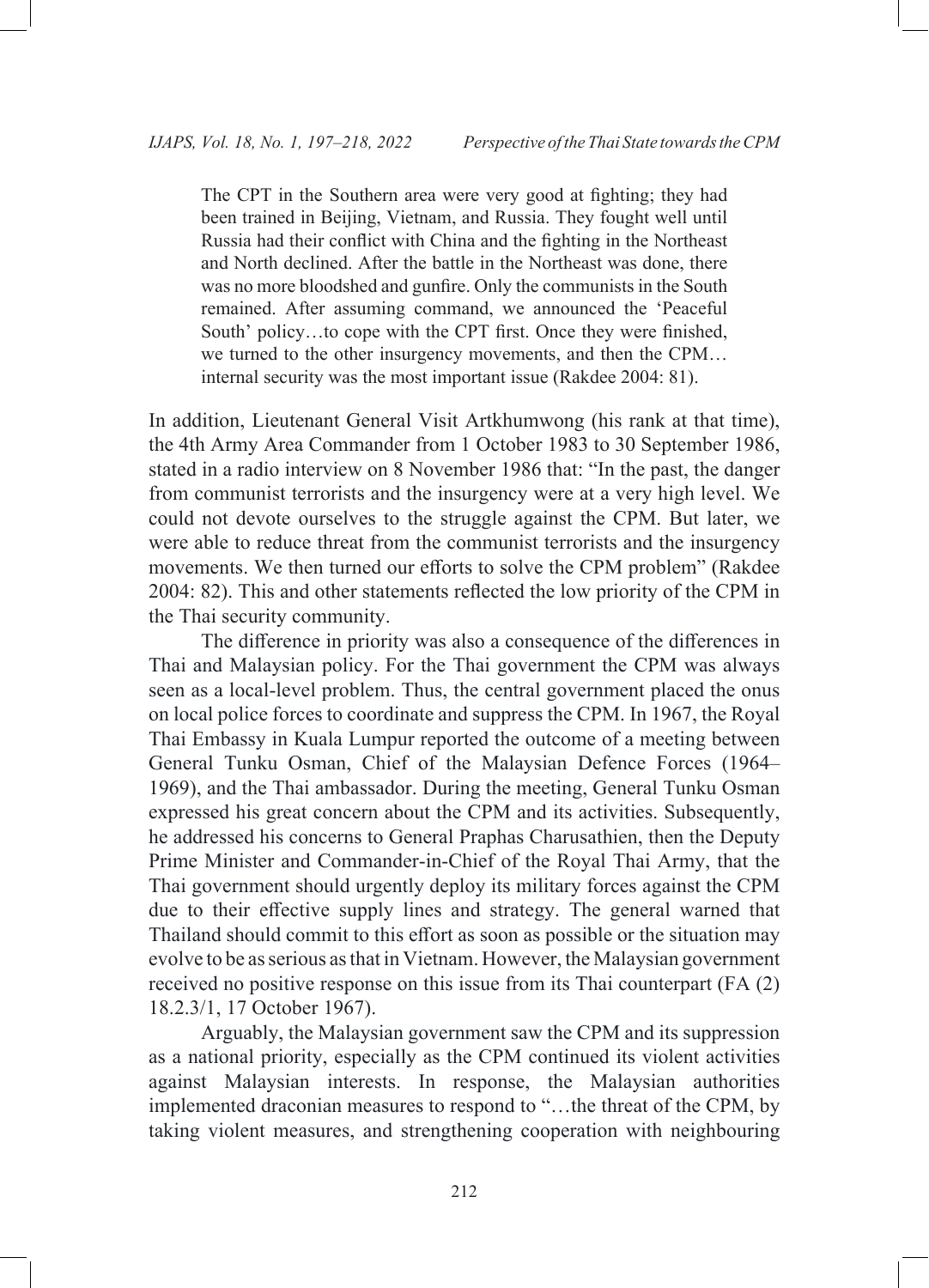countries to suppress Communist activities and achieve the objective of suppressing and preventing the expansion of Communism in the country" (Rakdee 2004: 88). The Malaysian Army's strategies and tactics followed the British military pattern. They dealt with the insurgents by using day and nighttime operations in all terrains and climate. The expansion of the military budget continued into the 1980s and accelerated national development, especially in the northern Malaysia border states. This development took place in part to facilitate military access to their operational areas. For example, the East-West Highway facilitated aggressive efforts against the CPM across the eastwest axis of the Malayan peninsula (Rakdee 2004: 89).

Compared to Malaysia, Thailand had many other insurgent groups in the South. Apart from the CPM, which was a late arrival to the scene, the Thai government already had to deal with the CPT's Southern branch and other separatist movements. However, given the limits on resources and combat troops, the Thai authorities could not yet afford a full-scale suppression effort.

#### **The Intensity of the Communist Problem in the Northeast**

A radio broadcast on 23 June 1954 reflects the perspective of Thai leaders with regard to the communist threat, which they saw as a system that sought to destroy religion and monarchy and sought to exploit workers without respecting the rights, freedoms, and properties of people (MI 0201.2.1.36/31, 23 January 1954). The dominance of ethnic-Chinese among the CPT membership also made them seem like a foreign threat. The communist threat from Indochina added another dimension of concern. These communist threats were sources of grave anxiety, given Thailand's clear anti-communist stance, its involvement with the Korean War under the aegis of the United Nations, and its close alliance with the United States (PMO 0201.89/7, 17 March 1951).

In contrast to the Thai-Malay border, communist infiltration along the Mekong River in the Northeast was more intense. Unlike the CPM, the CPT in the Northeast sought and received foreign support for its operations in Thailand. More worryingly, communist movements were encountering uninterrupted success. The Lao communists succeeded in taking over the Southern and central regions of Laos with the assistance of the Vietnamese. At the same time, there was no sign that the communist parties in Laos and Vietnam were going to confine their activities to their respective countries. Therefore, the security situation in the North-eastern border area was very critical (Kerdphol 2011: 50).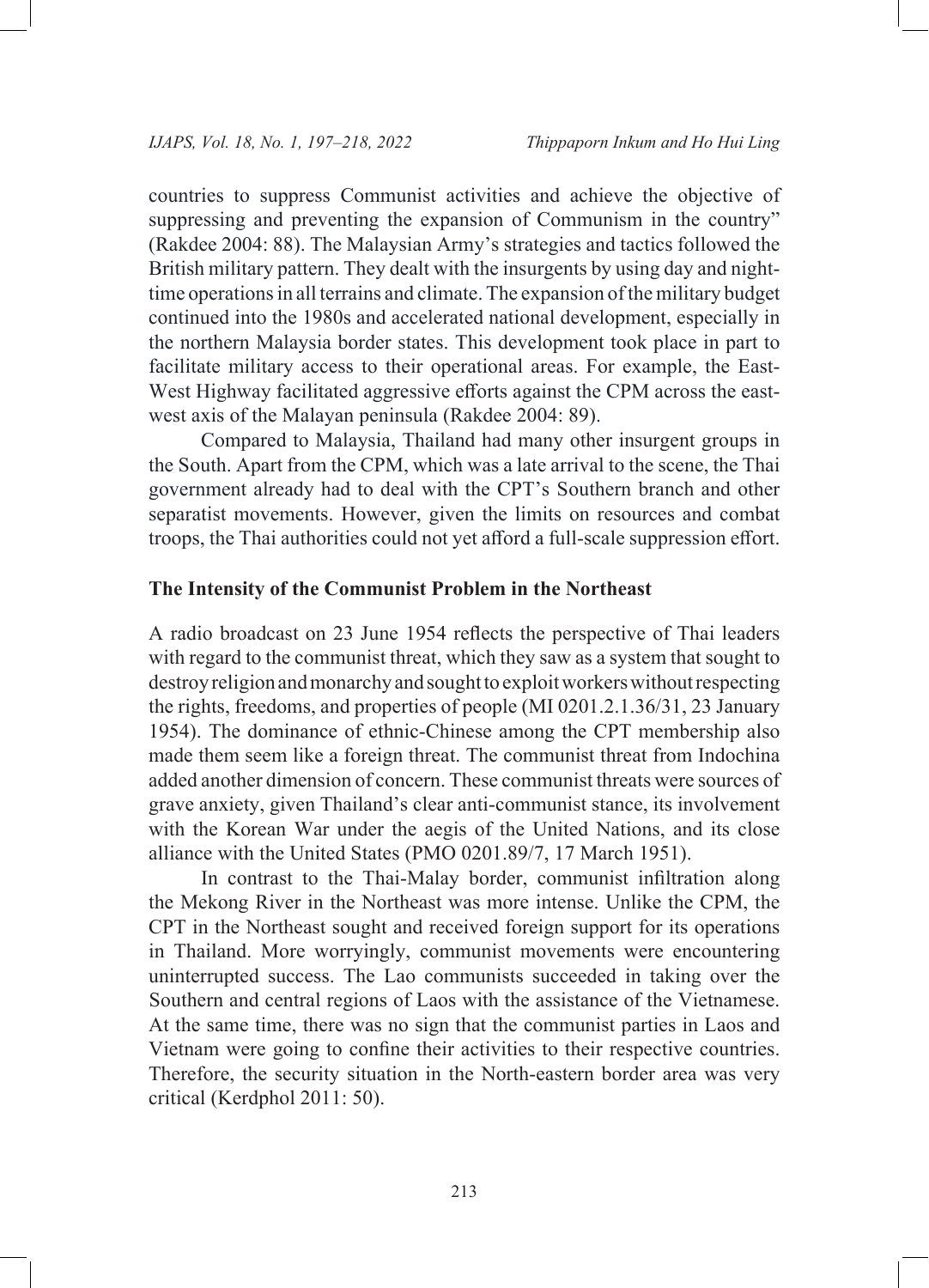Thailand was very concerned about the strategic threat from Vietnam, as reflected in its decision to send troops to fight in Vietnam and Laos, as well as engage in secret operations in Cambodia. In Thailand, the insurgency was concentrated in three areas, the Northeast, the North, and the South, each with different causes. The Northeast was the main conflict area, while the Northern and Southern regions were given less attention as the movements there did not pose such a great and direct threat to the government's authority (Kerdphol 2011: 206). As such, it made sense for the Thai authorities to dedicate their efforts and resources to combat the expansion of communism in the Northeast, rather than the South.

## **CONCLUSION**

There has been a lack of detailed study of the CPM in the history of Thailand, since to understand the CPM in a proper context requires knowledge of both the Thai and Malayan political contexts. The CPM escaped from suppression in Malaya that began in earnest at the end of World War II and continued to operate against Malaysia from their refuge in Thailand until their dissolution in 1989. On the Thai side, the Thai authorities attached greater importance on the threat from the CPT and their operations in the Northeast. At the same time, the Thais also had to consider the effects of the CPM's presence on the local people and Thai-Malaysian bilateral relations.

It also has to be emphasised that the CPM's ultimate purpose was to foment revolution against the Malaysian government and establish a Communist regime on the Malayan peninsula. This goal was the key factor that precluded the CPM's expansion of its operations beyond the Southern border provinces, as their aim was not to fight the Thai government. Consequently, the CPM did not pose as great a threat to the Thai authorities as the CPT. Clearly, the Thai government was able to distinguish between the CPT and the CPM, as reflected in the different approaches taken to deal with the two communist movements. With the CPT, the Thai government used a combination of cutting the CPT's Chinese support through diplomatic negotiations, as well as military suppression. In contrast, with the CPM, the Thai government acted as the intermediary for negotiations between the Malaysian government and the CPM. In both cases, the Thai government provided a viable political exit for moderate members of the movement to leave gracefully and be rehabilitated into ordinary society.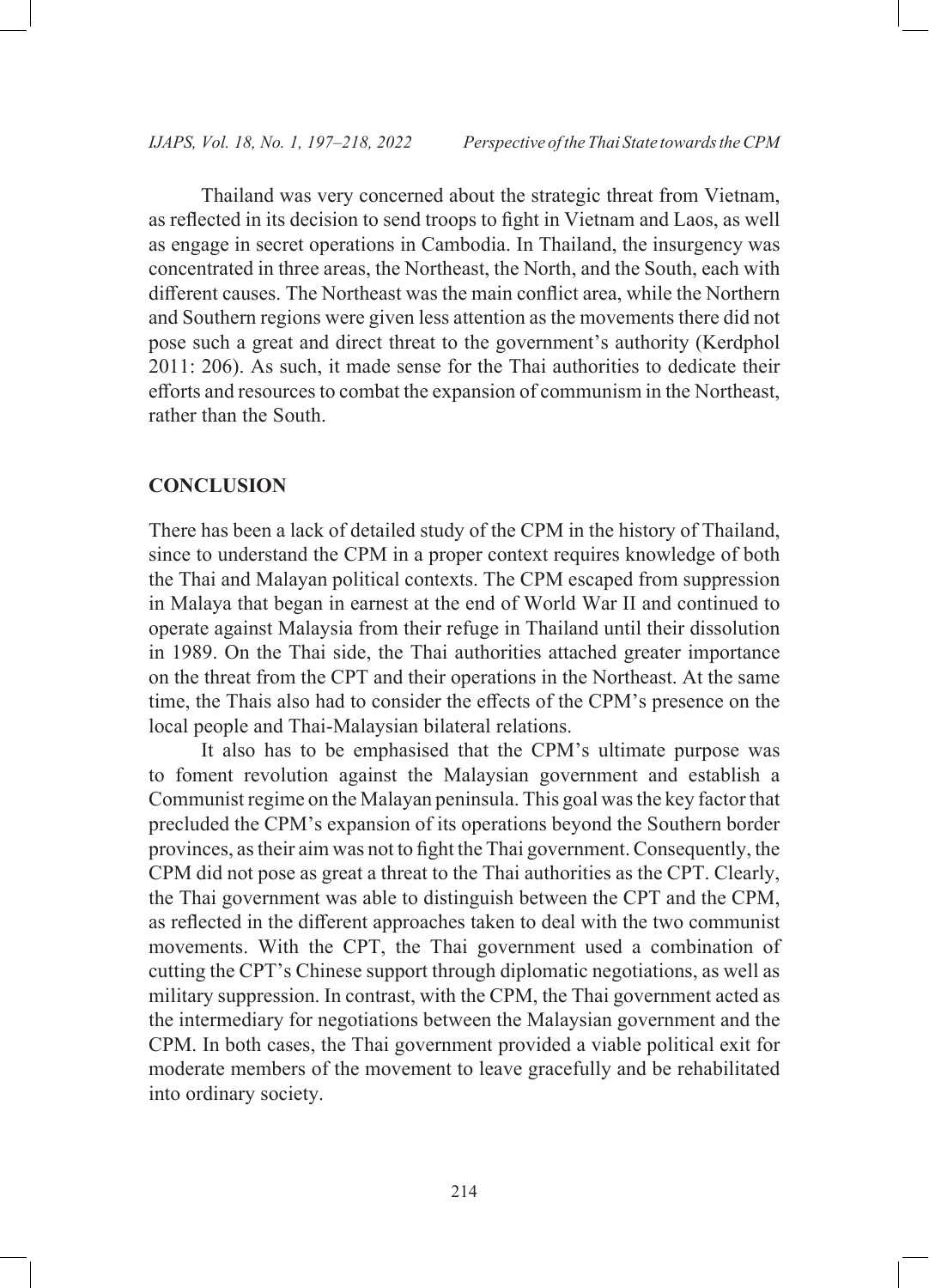Furthermore, it should be noted the CPM withdrawal to Thailand occurred amidst a period of political instability in Thailand. The internal political situation in Thailand meant that the Thai central government had other priorities to deal with. The CPM was also used as a tool to mount political attacks. A notable case is that of General Phao Sriyanond, Deputy Director of the Royal Thai Police, where he claimed in 1949 that the CPM was responsible for the murder of four former ministers from Isan (Northeastern Thailand), who were prominent opponents of Field Marshal Pibulsongkhram. Although General Phao presented no evidence to substantiate his claim, it demonstrated the idea that the CPM could be seen as a threat. In the Thai political context, however, this claim could be seen as an attempt to deflect the responsibility of the suppression of political opponents by the central government at the time.

Thus, the Thai government's attitude towards the CPM is complex and, despite the avowed anti-communist stance of successive governments, very different in detail from its attitudes towards other communist insurgencies. The explanation of these differences requires an understanding of the contemporary political contexts in both Thailand and Malaysia, as well as within the CPM. It is also possible that local factors, such as the attitude of local officials and economic conditions may also be factors that can be further investigated in detail.

#### **ACKNOWLEDGEMENTS**

This research received grant funding from Her Royal Highness Princess Maha Chakri Sirindhorn's Personal Affairs Division. We are grateful for the editor and anonymous reviewers for their insightful comments and suggestions which strengthened this article. The authors would like to extend gratitude to Lieutenant Colonel Assistant Professor Apisake Monthienvichienchai in editing and reviewing the revised manuscript.

#### **NOTES**

Thippaporn Inkum is a PhD candidate in the Department of History at the University of Malaya, Malaysia. She has a bachelor's degree in history from Thammasat University and a master's degree in history from Chulalongkorn University. She is also a lecturer at Chulachomklao Royal Military Academy (CRMA) in Thailand. Her research interests include contemporary history in Southeast Asia, international relations, state policy, and national security. Her thesis project focuses on Thai government' policies towards the Communist Party of Malaya (CPM) between 1949 and 1989.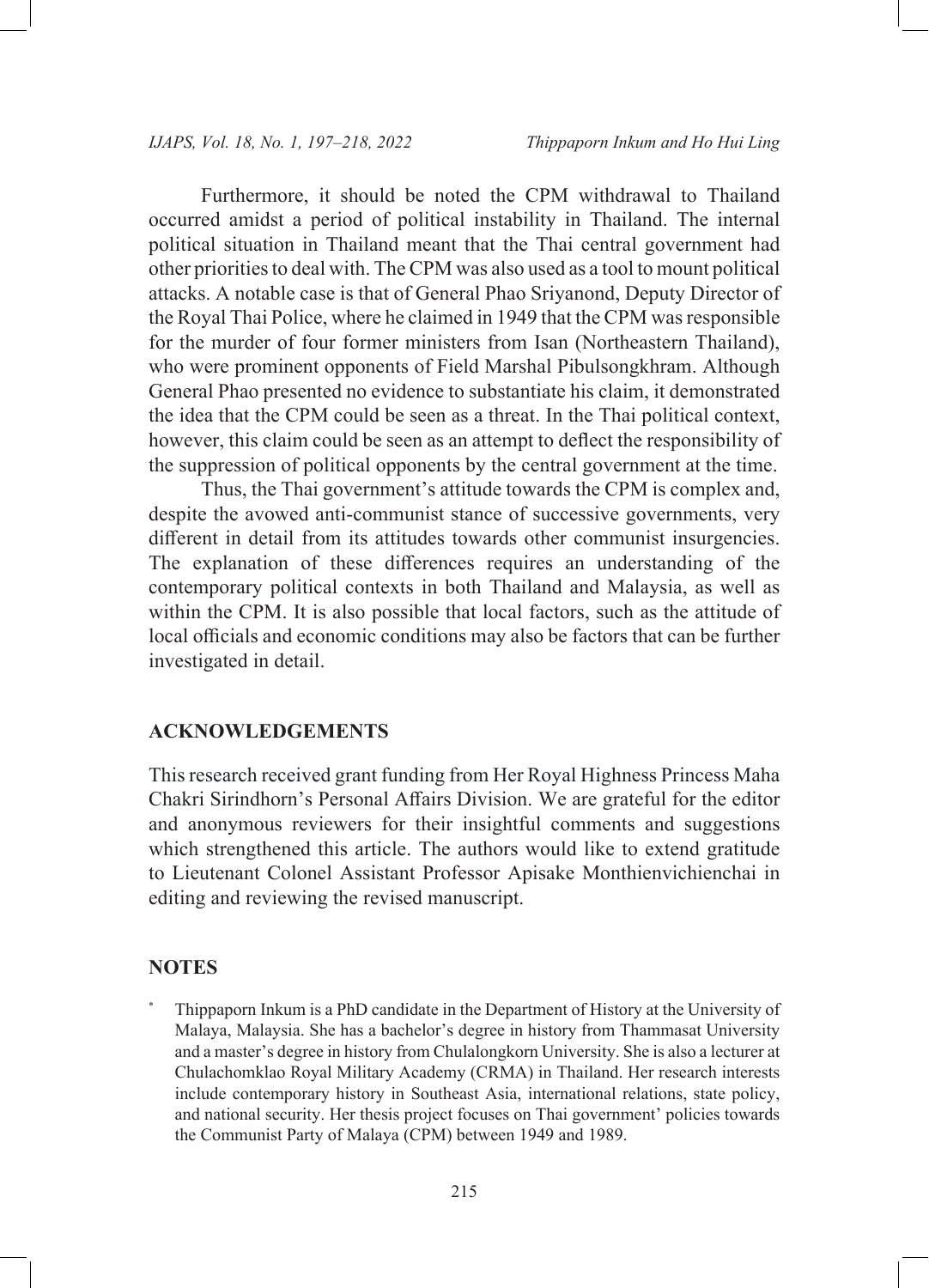- Ho Hui Ling, PhD, is a senior lecturer in the Department of History at the University of Malaya (UM), Malaysia. She received her Doctoral degree from the UM in 2003, thesis entitled "Keadaan Sosial Di Tanah Melayu, 1948–1960 (Social Conditions in Malaya, 1948–1960)." Her research areas are about the history of communist and emergency, and ethnic relations in Malaysia, especially areas of Sarawak and Sabah. She has taken the positions of panel member and advisor of the Ministry of Education, Malaysia from 2017 to 2022.
- <sup>1</sup> The Communist Party of Thailand (CPT) was founded officially on 1 December 1942.
- <sup>2</sup> The Malayan Communist Party (MCP) is officially known as the Communist Party of Malaya (CPM). This article will use the latter term.
- This policy was decided by Chin Peng (Chen Ping), who became the Secretary-General of the CPM in 1947.
- 4 One company in the Royal Thai Army consists of 176 soldiers, commanded by a captain.
- <sup>5</sup> In 1943, the 6th Military Circle became the 6th Division, which commanded the 17th Infantry Regiment and the 15th Artillery Battalion based in Nakhon Sri Thammarat Province, as well as the 18th Infantry Regiment and the 13th Artillery Battalion based in Songkhla Province.
- <sup>6</sup> This law is often known simply as Order 66/2523 or Order 66/23.
- <sup>7</sup> The Internal Security Operations Command (ISOC) is a Thai military unit responsible for national security issues. It was established in 1965 with the assistance of the United States to coordinate nationwide anti-communist operations. Its predecessors were the Central Security Command (CSC) and the Communist Suppression Operations Command (CSOC). The Army Operations Centre (AOC) acts as the command and control centre and is responsible for the planning, directing, coordinating, and overseeing the Army's subordinate units and special task forces and ensuring their compliance with ISOC's orders, instructions, and policies.

#### **REFERENCES**

- Bamrungsuk, S. 1998. *Soldiers and Thai democracy: From October 14th to the present and the future.* Bangkok: Tontamrap Press.
- Barber, N. 1973/1973. *The war of the running dogs*. Trans. by Wilaichit, S. and Suwan, S. Bangkok: Siwaporn.
- Chayanam, S. 2017. *Thai policy towards Malaysia*. Bangkok: Siamparithus (in Thai).
- Cheah, B. K. 2012. The Communist Insurgency in Malaysia, 1948–1989: Was it due to the Cold War. In *Cold War South East Asia*, ed. Murfett, M. H., 31–49. Singapore: Marshall Cavendish.
- \_\_\_\_. 1992. *From PKI to the Comintern, 1924–1941: The apprenticeship of the Malayan Communist Party*. Ithaca, New York: Cornell University Press. [https://doi.](https://doi.org/10.7591/9781501719318) [org/10.7591/9781501719318](https://doi.org/10.7591/9781501719318)
- Chin, A. 1995. *The Communist Party of Malaya: The inside story*. Kuala Lumpur: Vinpress Sdn. Bhd.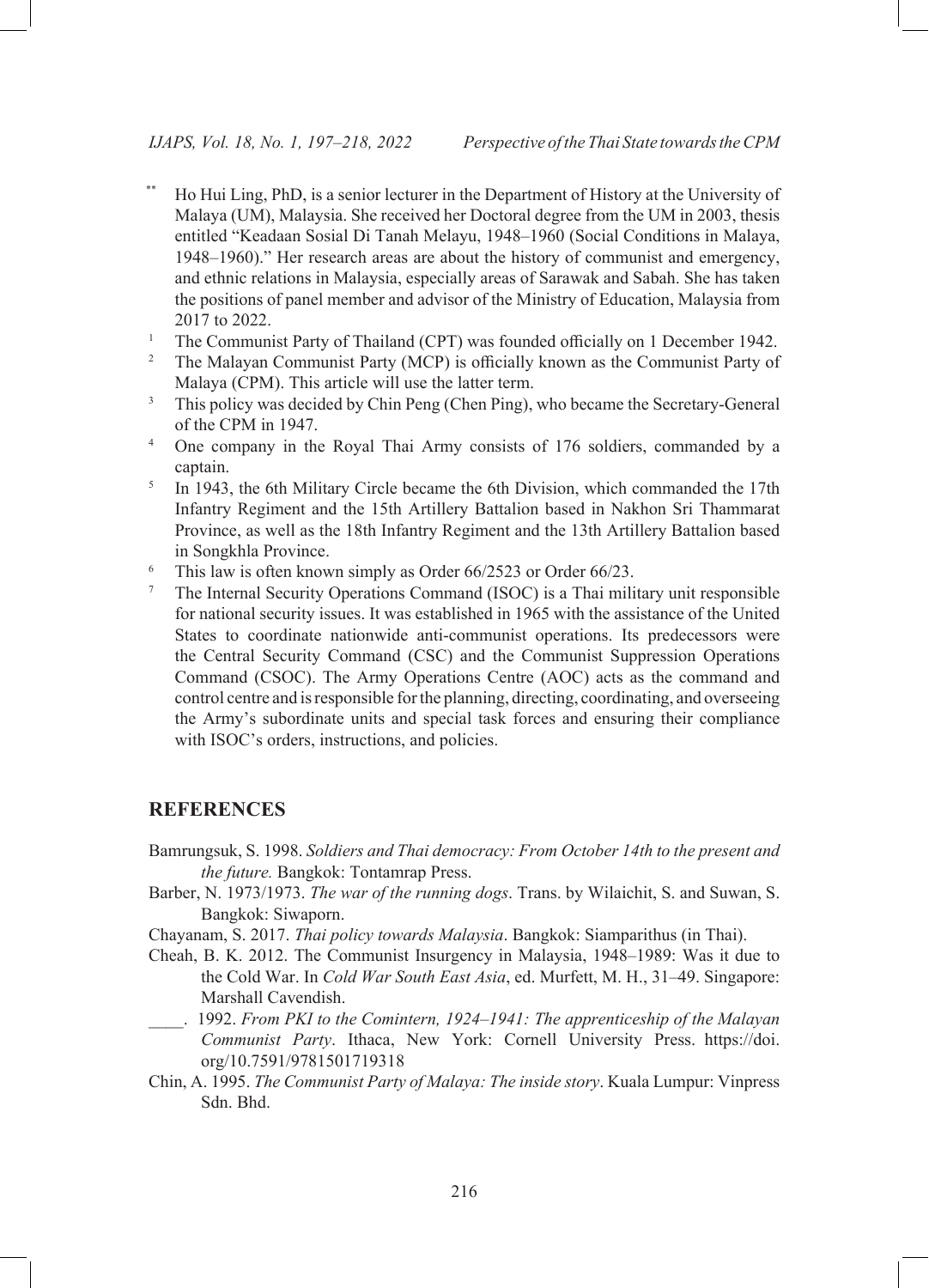- Chin, C. C. and Hack, K., eds. 2004. *Dialogues with Chin Peng: New light on the Malayan Communist Party*. Singapore: Singapore University Press.
- Chin, P. 2014. *Parallel history: The story of the CPM Secretary-General*. Bangkok: P. Press (in Thai).
- Chulasiriwong, C., ed. 1993. *Five decades of Thailand's foreign affairs: From conflict to cooperation.* Bangkok: Prescale Co. Ltd.
- Clutterbuck, R. 1984. *Conflict and violence in Singapore and Malaysia, 1945–1983*. Singapore: Graham Brash (Pte) Ltd.
- \_\_\_\_. 1973. *Riot and revolution in Singapore and Malaya 1945–1963*. London: Faber and Faber Ltd.
- FA 3.6.4/1, 15 April 1946. The Minutes of Southern Chinese Bandits Suppression. Bangkok: The National Archives of Thailand.
- FA 3.6.4/5, 4 June 1946. Confidential Documents. Cooperation with British Military Personnel for Southern Chinese Bandit Suppression in Thailand. Bangkok: The National Archives of Thailand.
- FA (2) 18.2.2/3, 23 February 1972. News Summary about Formation of Communist Resistance Movement in Southern Thailand. Bangkok: The National Archives of Thailand.
- FA (2) 18.2.3/1, 17 October 1967. Letter from Ministry of Foreign Affairs. Bangkok: The National Archives of Thailand.
- Hack, K. 2008/2017. The long march to peace of the Malayan Communist Party in Southern Thailand. In *Thai South and Malay North: Ethnic interaction on a plural Peninsula*, eds. Montesano, M. J. and Jory, P. Trans. by Klampaiboon, S. Nakhon Si Thammarat, Thailand: Valailuck University (in Thai).
- Hanrahan, G. Z. 1971. *The communist struggle in Malaya*. Kuala Lumpur: University of Malaya Press.
- Jittpoosa, M., Wannaprasert, C. and Rahimmula, P. 1982. *The combined-operation between Thailand and Malaysia in the suppression of armed units against their respective security*. Pattani: Prince of Songkhla University.
- Jittpratoom, C. 1995. 50 Years of Thailand and Malaysia relationship. Paper presented at the Seminar of the Institute of Asian Studies, Chulalongkorn University, 2 November 1995.
- Kerdphol, S. 2011. *Where did the CPT lose?* Bangkok: Arksornsumpun.
- Kunthic, K. 2018. Thai foreign policy in the Cold War: Process, factors, and implementation. *Burapha Journal of Political Economy* 6 (2): 34–68.
- MI 0201.2.1.36/31, 23 January 1954. The inspection of Prime Minister. Bangkok: The National Archives of Thailand.
- MI 0201.2.1.57/6, 15 September 1952. Recommendation notes. Communists suppression. Bangkok: The National Archives of Thailand.
- MI 0201.2.1.57/12, 12 January 1954. Practice clarification for Chinese Bandits Suppression Plan. Bangkok: The National Archives of Thailand.
- Military Intelligence Unit. 1987. *The intelligence of the southern insurgents' forces*. Songkhla: Office of Regional Border Committee.
- Miller, H. 1954. *Menace in Malaya*. London: George G. Harrap Co. Ltd.